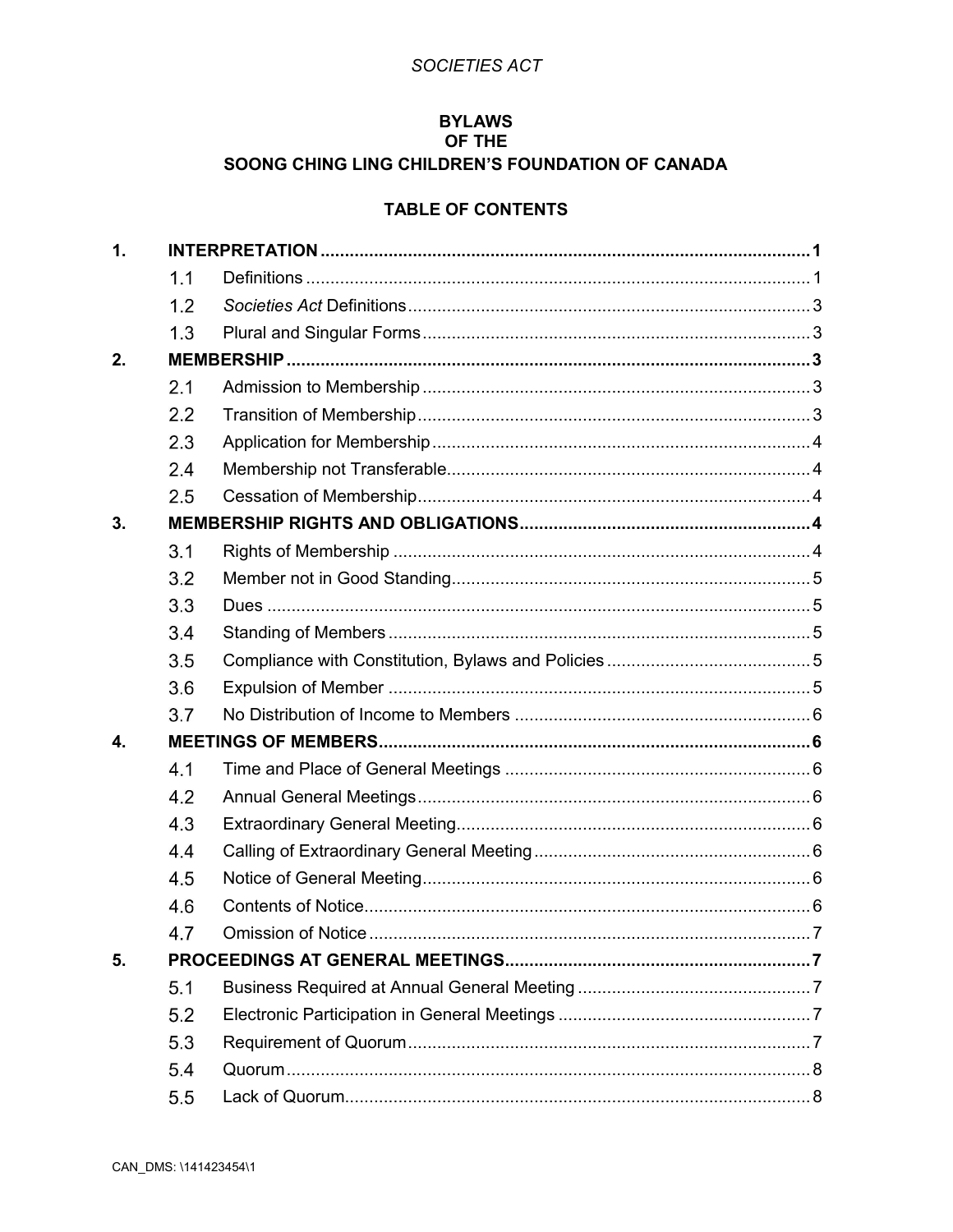$\ddot{\rm H}$ 

|    | 5.6  |                                                                          |  |
|----|------|--------------------------------------------------------------------------|--|
|    | 5.7  |                                                                          |  |
|    | 5.8  |                                                                          |  |
|    | 5.9  |                                                                          |  |
|    | 5.10 |                                                                          |  |
| 6. |      |                                                                          |  |
|    | 6.1  |                                                                          |  |
|    | 6.2  |                                                                          |  |
|    | 6.3  |                                                                          |  |
|    | 6.4  |                                                                          |  |
|    | 6.5  |                                                                          |  |
| 7. |      |                                                                          |  |
|    | 7.1  |                                                                          |  |
|    | 7.2  |                                                                          |  |
|    | 7.3  |                                                                          |  |
|    | 7.4  |                                                                          |  |
|    | 7.5  |                                                                          |  |
|    | 7.6  |                                                                          |  |
|    | 7.7  |                                                                          |  |
|    | 7.8  |                                                                          |  |
|    | 7.9  |                                                                          |  |
|    | 7.10 |                                                                          |  |
|    | 7.11 |                                                                          |  |
|    | 7.12 |                                                                          |  |
|    | 7.13 |                                                                          |  |
| 8. |      |                                                                          |  |
|    | 8.1  |                                                                          |  |
|    | 8.2  | Remuneration of Directors and Officers and Reimbursement of Expenses  12 |  |
|    | 8.3  |                                                                          |  |
|    | 8.4  |                                                                          |  |
|    | 8.5  |                                                                          |  |
| 9. |      |                                                                          |  |
|    | 9.1  |                                                                          |  |
|    | 9.2  |                                                                          |  |
|    | 9.3  |                                                                          |  |
|    | 9.4  |                                                                          |  |
|    | 9.5  |                                                                          |  |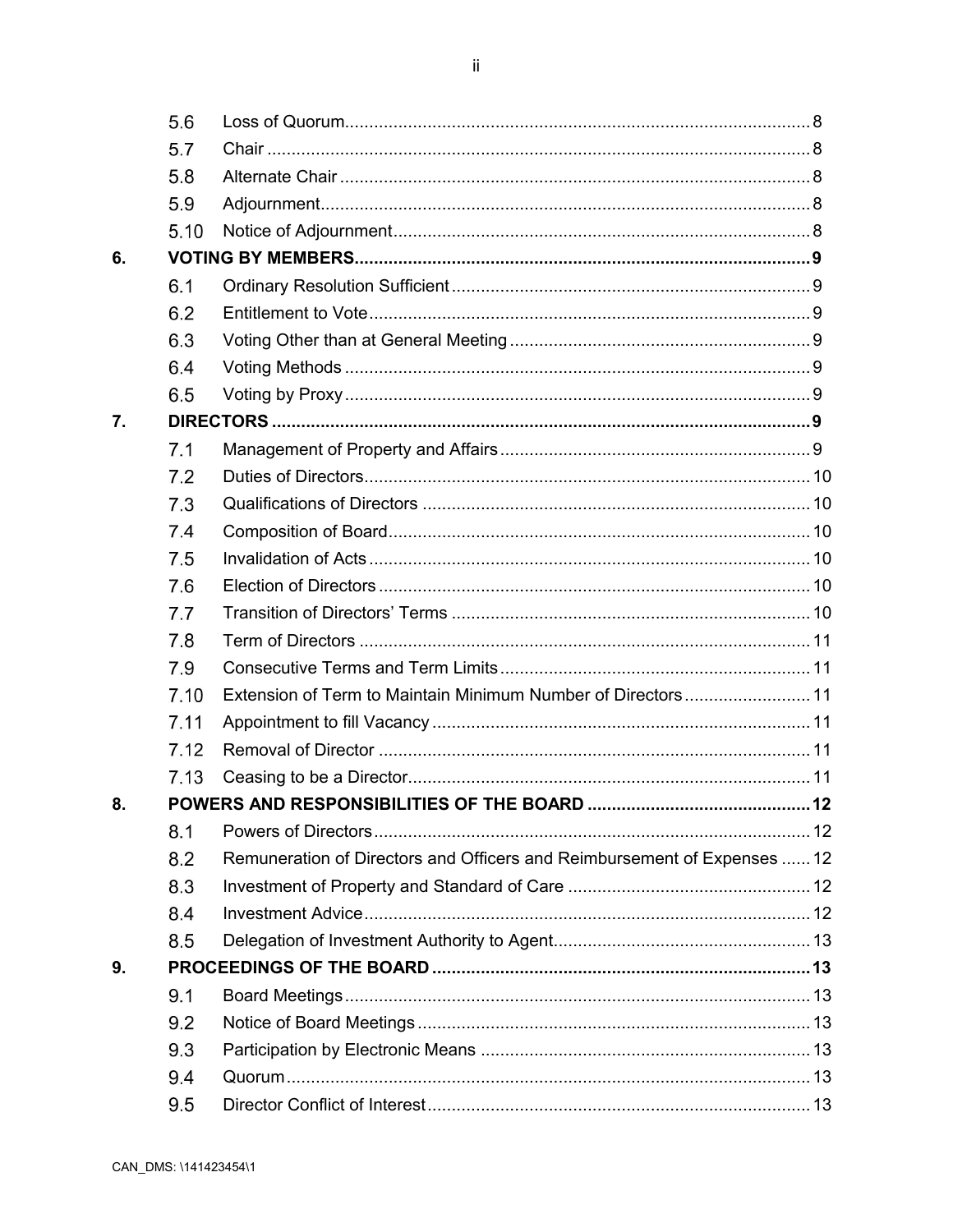9.6 9.7  $10.$  $10.1$  $10.2$  $10.3$  $10.4$  $10.5$  $10.6$  $10.7$  $10.8$ 10.9  $11.$  $11.1$  $112$  $12.$  $12.1$  $12.2$  $12.3$  $12.4$  $13.$  $S$ eal $\overline{\phantom{a}}$  16  $13.1$  $13.2$  $14.$  $14.1$  $14.2$  $14.3$ 14.4  $14.5$ 14.6  $14.7$  $14.8$ 14.9  $15.$  $15.1$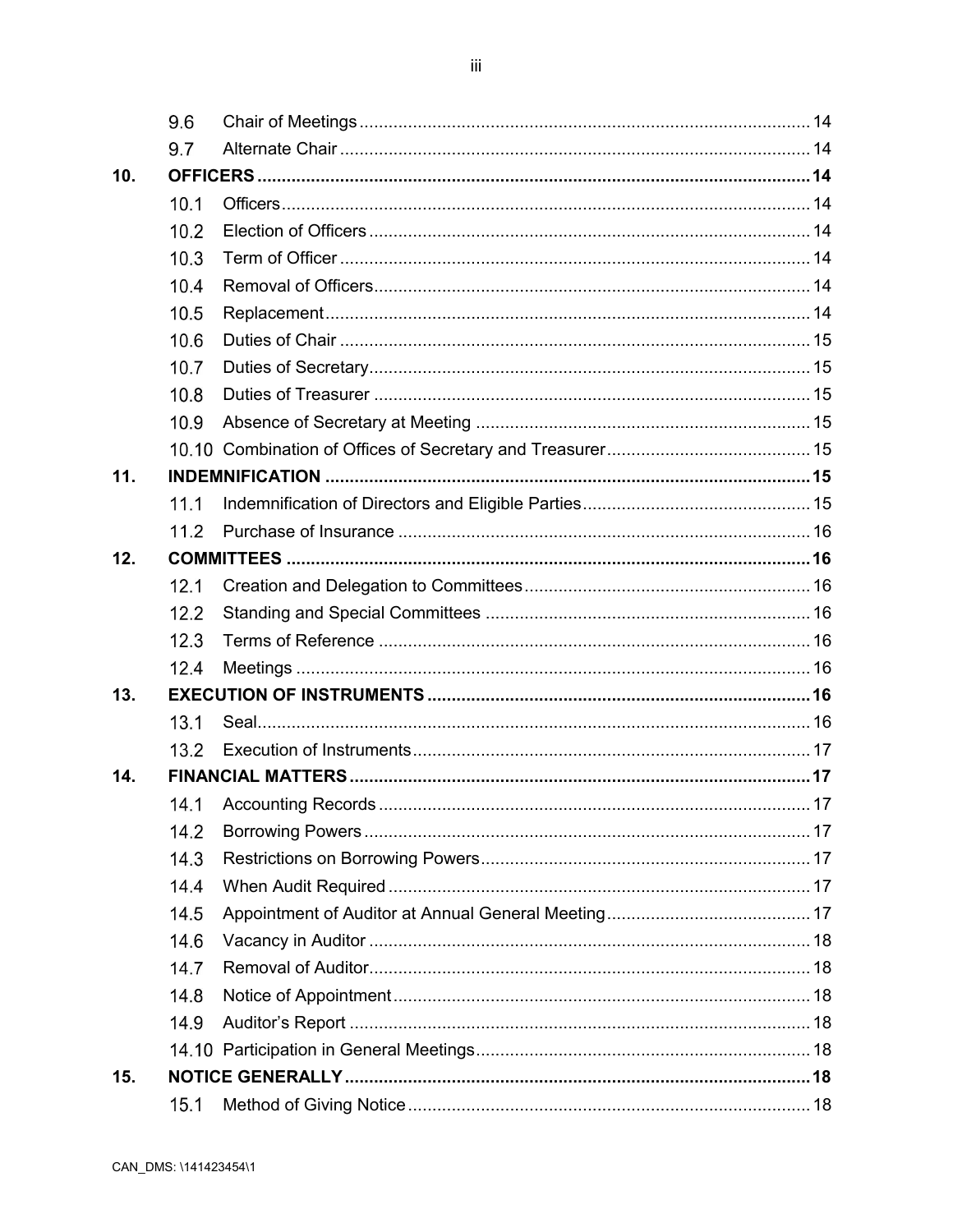| 16.             |      |  |
|-----------------|------|--|
|                 | 16.1 |  |
|                 |      |  |
|                 |      |  |
| 17 <sub>1</sub> |      |  |
|                 |      |  |
|                 | 17.2 |  |
|                 | 17.3 |  |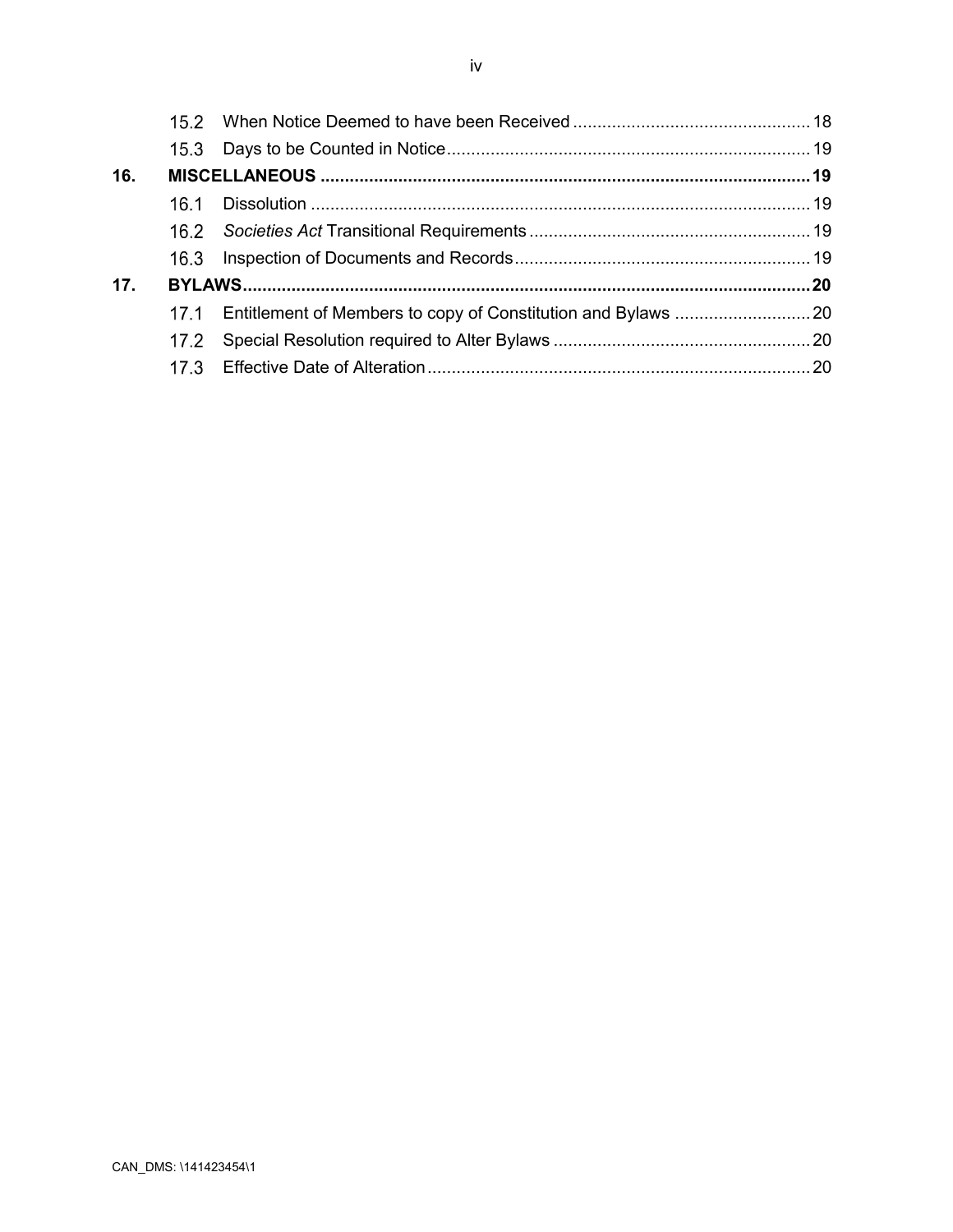## **BYLAWS OF THE SOONG CHING LING CHILDREN'S FOUNDATION OF CANADA**

## **1. INTERPRETATION**

#### $1.1$ **Definitions**

In these Bylaws and the Constitution of the Society, unless the context otherwise requires:

- (a) "**Act**" means the *Societies Act*, S.B.C. 2015, c. 18, as amended from time to time, and includes any successor legislation thereto;
- (b) "**Address of the Society**" means the registered office address of the Society on record from time to time with the Registrar;
- (c) "**Board**" means the Directors acting as authorized by the Act, the Constitution and these Bylaws in managing or supervising the management of the affairs of the Society and exercising the powers of the Society;
- (d) "**Board Resolution**" means:
	- (1) a resolution passed by a simple majority of the votes cast in respect of the resolution by the Directors entitled to vote on such matter:
		- (A) in person at a duly constituted meeting of the Board,
		- (B) by Electronic Means in accordance with these Bylaws, or
		- (C) by combined total of the votes cast in person and by Electronic Means; or
	- (2) a resolution that has been submitted to all Directors and consented to in writing by two-thirds (2/3) of the Directors who would have been entitled to vote on the resolution at a meeting of the Board,

and a Board Resolution approved by any of these methods is effective as though passed at a meeting of the Board;

- (e) "**Bylaws**" means the bylaws of the Society as filed with the Registrar;
- (f) "**Chair**" means the Person elected to the office of chair of the Society in accordance with these Bylaws;
- (g) "**Constitution**" means the constitution of the Society as filed with the Registrar;
- (h) "**Directors**" means those Persons who are, or who subsequently become, directors of the Society in accordance with these Bylaws and have not ceased to be directors;
- (i) "**Electronic Means**" means any system or combination of systems, including but not limited to mail, telephonic, electronic, radio, computer or web-based technology or communication facility, that: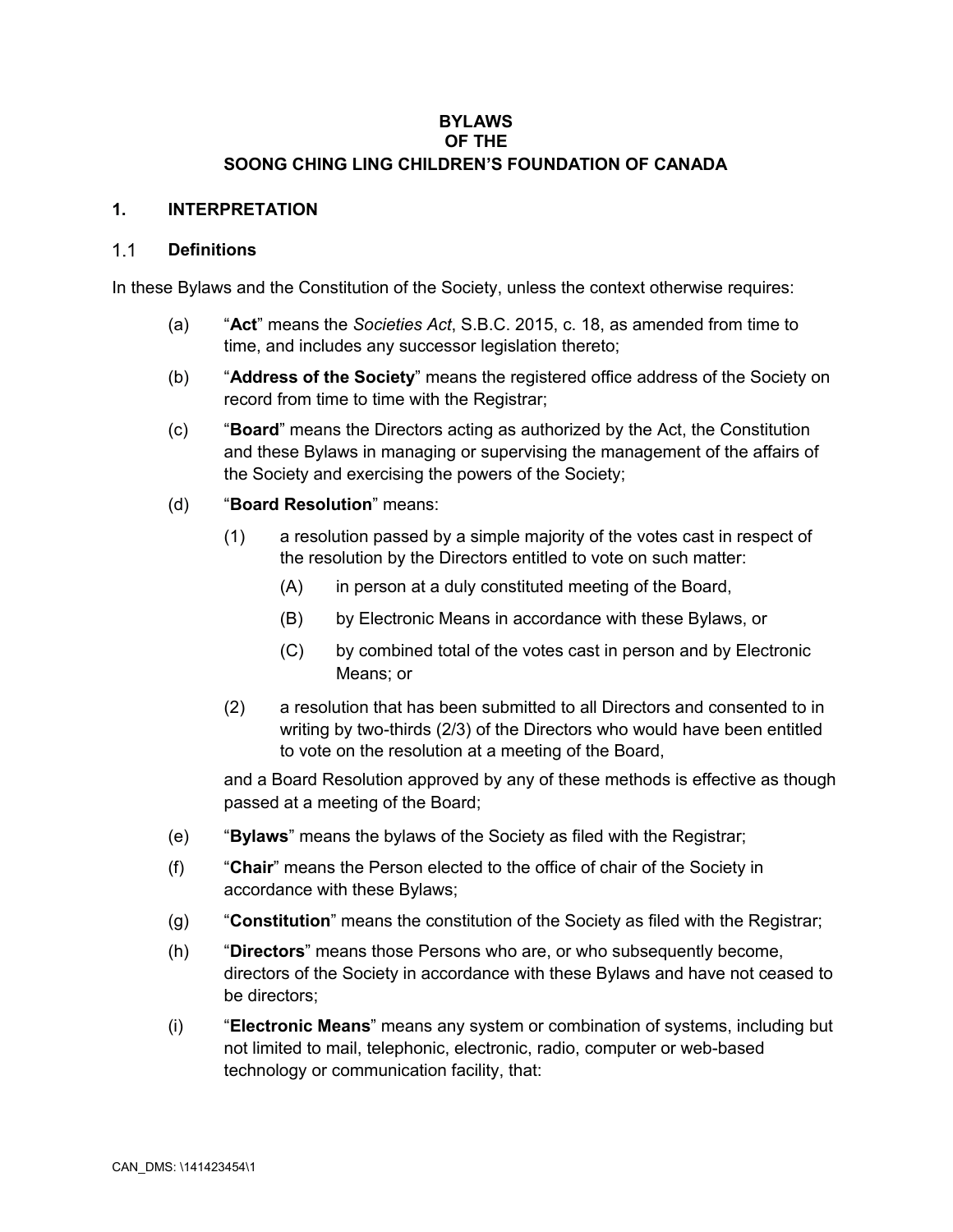- (1) in relation to a meeting or proceeding, permits all participants to communicate with each other or otherwise participate contemporaneously, in a manner comparable, but not necessarily identical, to a meeting where all were present in the same location, and
- (2) in relation to a vote, permits all eligible voters to cast a vote on the matter for determination in a manner that adequately discloses the intentions of the voters;
- (j) "**General Meeting**" means a meeting of the Members, and includes an annual general meeting and any special or extraordinary general meetings of the Society;
- (k)  $\blacksquare$  *Income Tax Act*" means the *Income Tax Act*, R.S.C. 1985 (5<sup>th</sup> Supp.), c.1 as amended from time to time;
- (l) "**Members**" means those Persons who are, or who subsequently become, members of the Society in accordance with these Bylaws and, in either case, have not ceased to be members;
- (m) "*mutatis mutandis*" means with the necessary changes having been made to ensure that the language makes sense in the context;
- (n) "**Ordinary Resolution**" means:
	- (1) a resolution passed by a simple majority of the votes cast in respect of the resolution by those Members entitled to vote:
		- (A) in person at a duly constituted General Meeting, or
		- (B) by Electronic Means in accordance with these Bylaws, or
		- (C) by combined total of the votes cast in person at a General Meeting and the votes cast by Electronic Means; or
	- (2) a resolution that has been submitted to the Members and consented to in writing by at least two-thirds (2/3) of the voting Members,

and an Ordinary Resolution approved by any one or more of these methods is effective as though passed at a General Meeting of the Society;

- (o) "**Person**" means a natural person;
- (p) "**Registered Address**" of a Member or Director means the address of that Person as recorded in the register of Members or the register of Directors;
- (q) "**Registrar**" means the Registrar of Companies of the Province of British Columbia;
- (r) "**Secretary**" means a Person elected to the office of secretary of the Society in accordance with these Bylaws;
- (s) "**Society**" means the "Soong Ching Ling Children's Foundation of Canada";
- (t) "**Special Resolution**" means: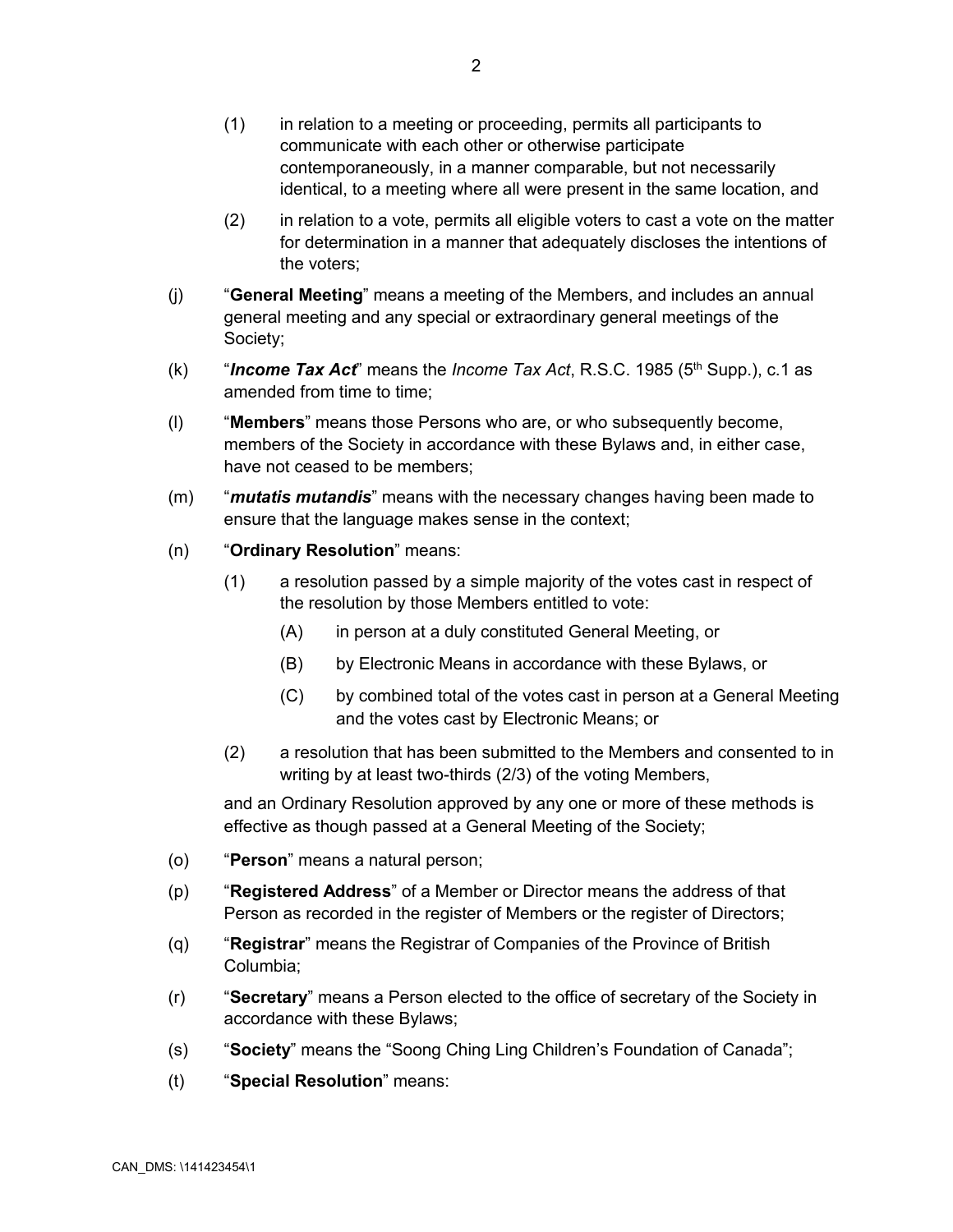- (1) a resolution, of which the notice required by the Act and these Bylaws has been provided, passed by at least two-thirds (2/3) of the votes cast in respect of the resolution by those Members entitled to vote:
	- (A) in person at a duly constituted General Meeting,
	- (B) by Electronic Means in accordance with these Bylaws, or
	- (C) by combined total of the votes cast in person at a General Meeting and the votes cast by Electronic Means; or
- (2) a resolution that has been submitted to the Members and consented to in writing by every Member who would have been entitled to vote on the resolution in person at a General Meeting,

and a Special Resolution approved by any one or more of these methods is effective as though passed at a General Meeting; and

(u) "**Treasurer**" means a Person elected to the office of treasurer of the Society in accordance with these Bylaws.

## $12$ *Societies Act* **Definitions**

Except as otherwise provided, the definitions in the Act on the date these Bylaws become effective apply to these Bylaws and the Constitution.

## $1.3$ **Plural and Singular Forms**

In these Bylaws, a word defined in the plural form includes the singular and vice-versa.

## **2. MEMBERSHIP**

#### $2.1$ **Admission to Membership**

Membership in the Society is restricted to:

- (a) those Persons who are Members in good standing on the date these Bylaws come into force; and
- (b) those Persons whose application for admission as a Member is accepted in accordance with these Bylaws.

#### $2.2$ **Transition of Membership**

On the date these Bylaws come into force:

- (a) each Person who is a member of the Society in good standing will continue as a Member until he or she otherwise ceases to be a Member in accordance with these Bylaws; and
- (b) each Person who is a member of the Society not in good standing will be deemed to have resigned from membership effective that date.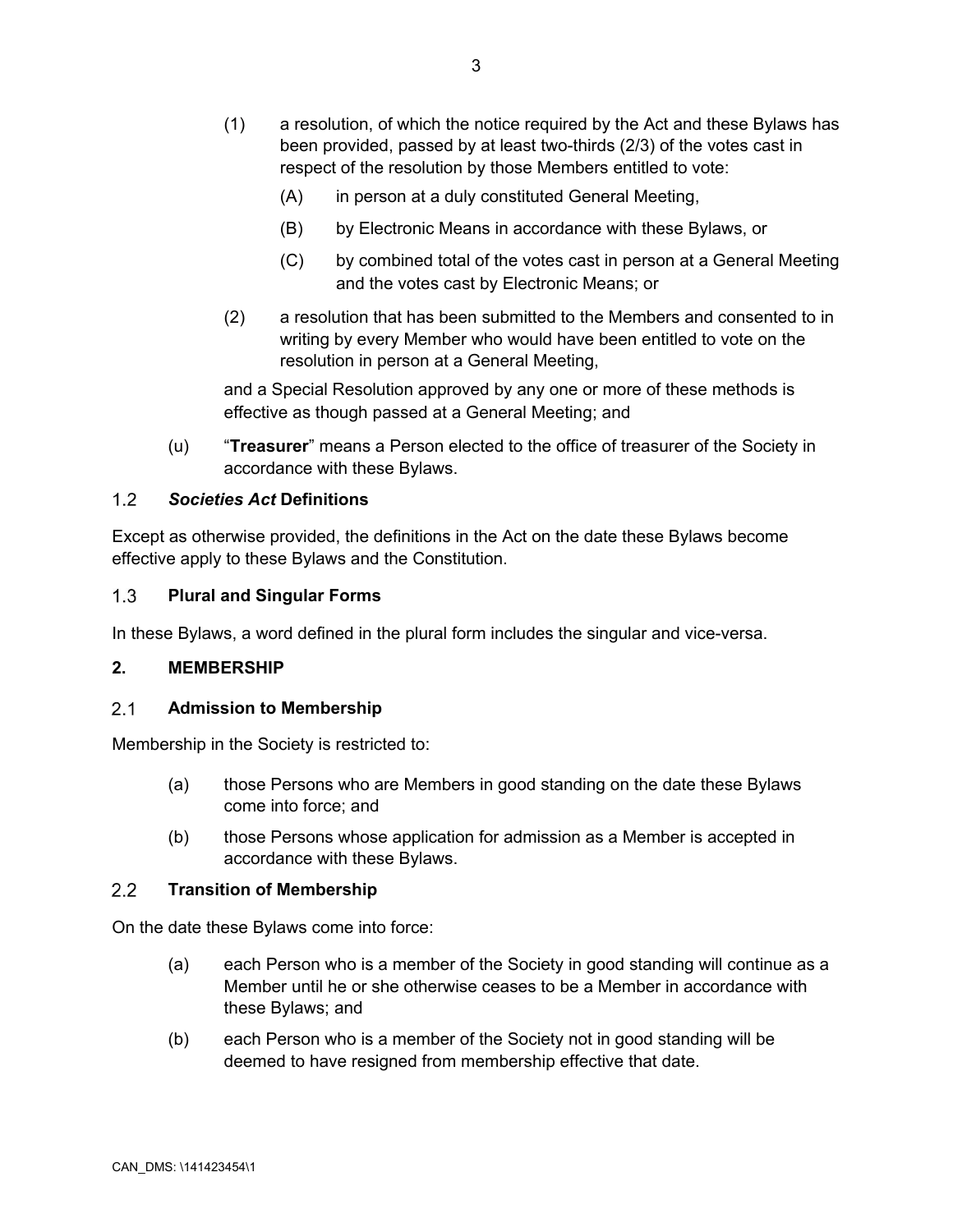## $2.3$ **Application for Membership**

A Person may apply to the Board in writing to become a Member and on acceptance by the Board will be a Member.

An application for membership or renewal of membership must include the payment of applicable membership dues, if any.

The Board may, by Board Resolution, accept, postpone or refuse an application for membership. A Person becomes a Member on the date of the Board Resolution or such later date as specified therein.

#### $2.4$ **Membership not Transferable**

Membership is not transferable.

#### $2.5$ **Cessation of Membership**

A Person will immediately cease to be a Member:

- (a) upon the date which is the later of:
	- (1) the date of delivering his or her resignation in writing to the Secretary or to the Address of the Society; and
	- (2) the effective date of the resignation stated thereon;
- (b) upon the date which is ninety (90) days from the date on which such Member ceases to be in good standing;
- (c) upon his or her expulsion;
- (d) upon his or her death;
- (e) Any Life Member who does not confirm, within 60 days of the Foundation sending out a request, their wish to remain a Life Member, shall be deemed to have resigned.
- (f) If last available contact information for a Member proves to be incorrect (e.g., by return of materials mailed to that address), and the Member has not provided updated contact information within 60 days of that ascertainment, the Member shall be deemed to have resigned.

## **3. MEMBERSHIP RIGHTS AND OBLIGATIONS**

#### <span id="page-7-0"></span> $3.1$ **Rights of Membership**

In addition to any rights conferred by the Act, a Member in good standing has the following rights and privileges of membership:

(a) to receive notice of, and to attend, all General Meetings;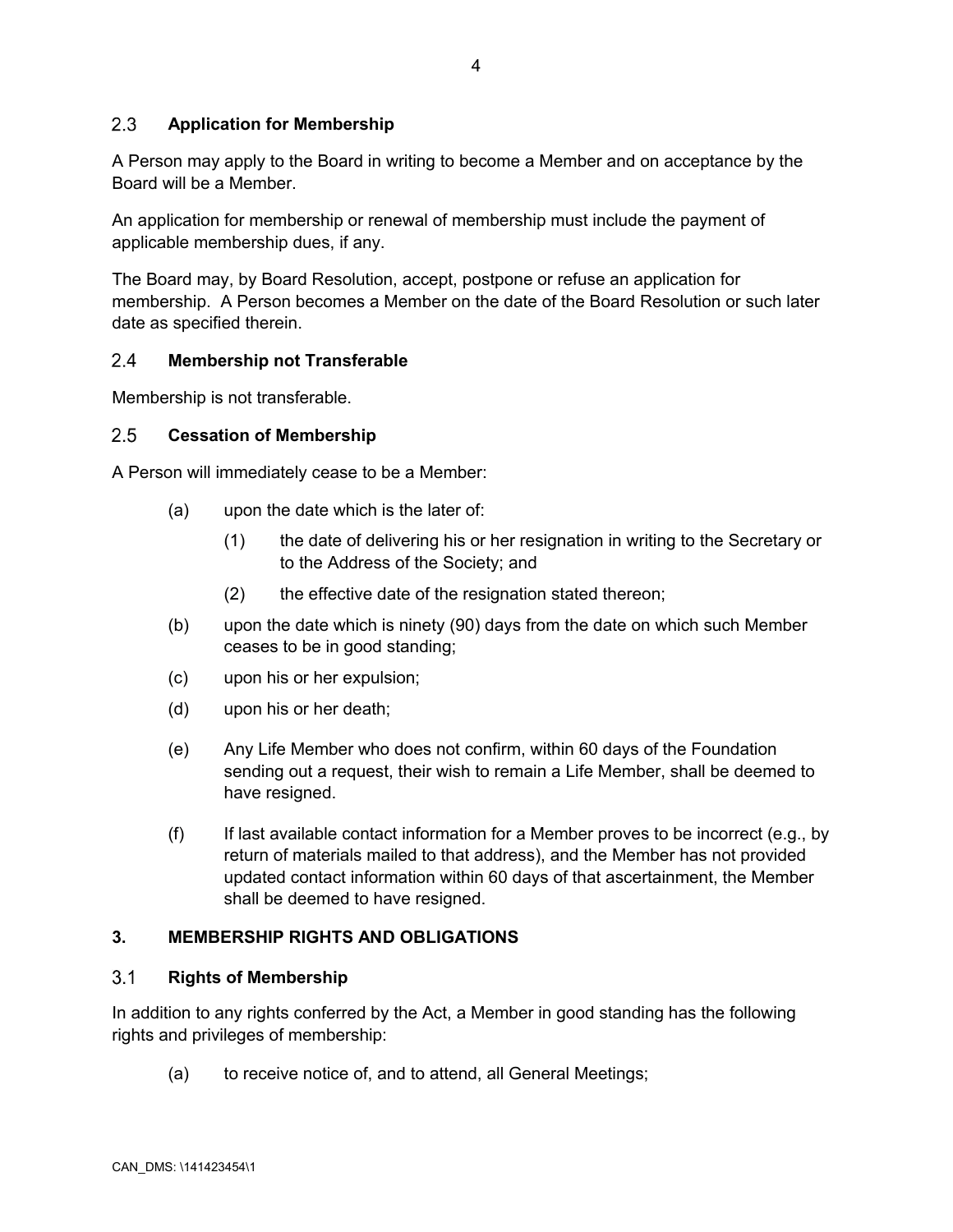- (b) to make or second motions at a General Meeting and to speak in debate on motions under consideration in accordance with such rules of order as may be adopted;
- (c) to exercise a vote on matters for determination at General Meetings;
- (d) participate in the programs and initiatives of the Society, in accordance with such criteria as may be determined by the Board from time to time.

## $3.2$ **Member not in Good Standing**

A Member who is not in good standing has the right to receive notice of, and to attend, all General Meetings, and may participate in programs or initiatives of the Society (subject to eligibility) but is suspended from all of the other rights and privileges described in Bylaw [3.1](#page-7-0) for so long as he or she remains not in good standing.

## $3.3$ **Dues**

The Board will, by Board Resolution, determine the annual membership dues payable by Members. Dues are payable no later than March 31 in each year. The Board may allow Members to purchase lifetime membership by the payment of a single flat fee, subject to the requirements that to remain a Life Member, the Member must confirm, upon request, their desire to remain a Life Member, and must maintain up-to-date contact information as specified in Bylaw 2.5. Any Life Member who has lost his or her membership shall have the right to appeal to the Board in writing for a reinstatement, and the Board shall have the right to grant the reinstatement of membership after considering the reasons provided in the appeal.

## $3.4$ **Standing of Members**

All Members are deemed to be in good standing except a Member who has failed to pay such annual membership dues as are determined by the Board, if any, when due and owing and such Member is not in good standing so long as such amount remains unpaid.

## $3.5$ **Compliance with Constitution, Bylaws and Policies**

Every Member will, at all times:

- (a) uphold the Constitution and comply with these Bylaws, the regulations and the policies of the Society in effect from time to time; and
- (b) further and not hinder the purposes, aims and objects of the Society.

## $3.6$ **Expulsion of Member**

A Member may be expelled by a Special Resolution.

Notice of a Special Resolution to expel a Member will be provided to all Members and will be accompanied by a brief statement of the reasons for the proposed expulsion.

The Member who is the subject of the proposed expulsion will be provided with an opportunity to respond to the statement of reasons at or before the time the Special Resolution for expulsion is considered by the Members.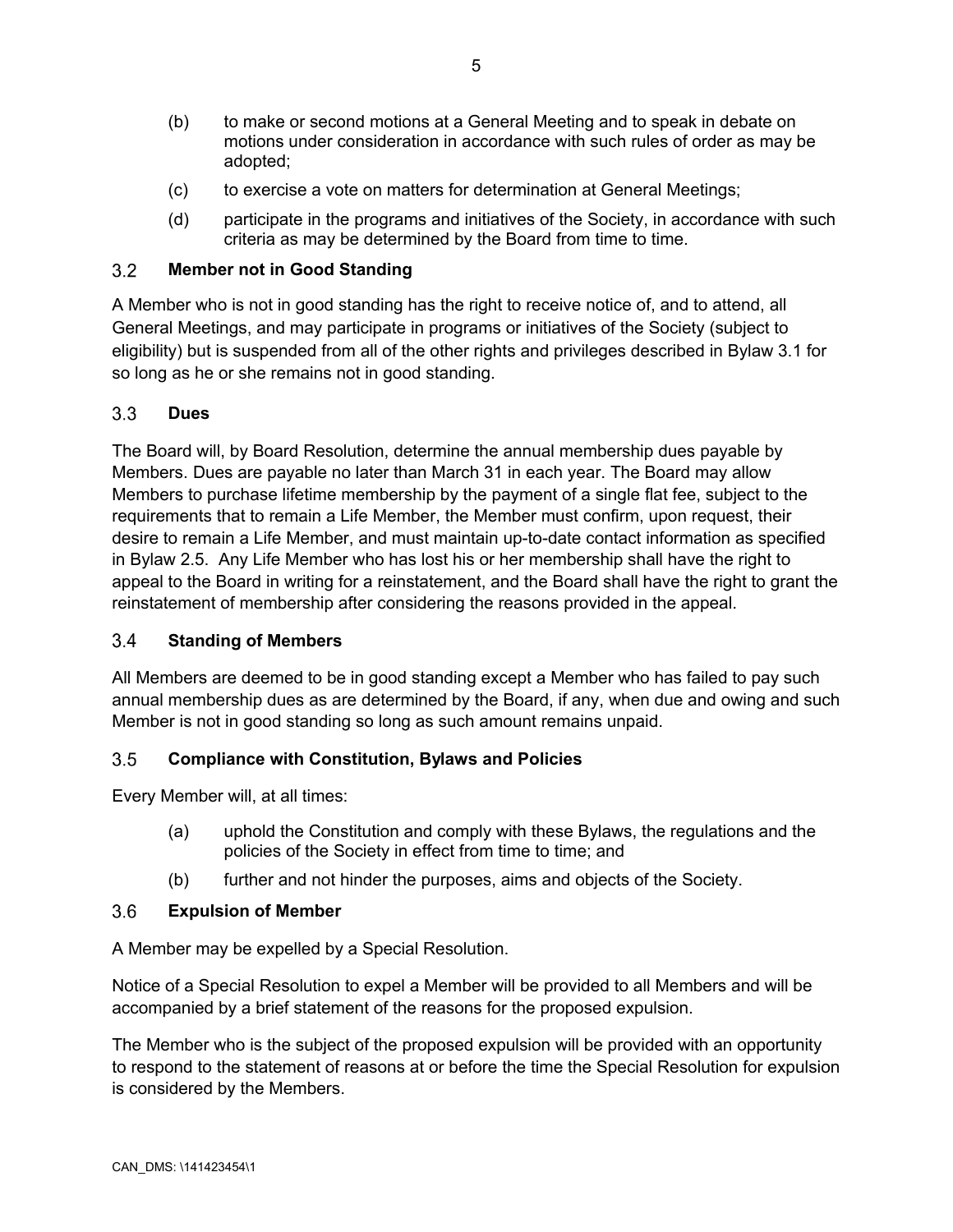## $3.7$ **No Distribution of Income to Members**

The activities of the Society will be carried on without purpose of gain for its members and any income, profits or other accretions to the Society will be used in promoting the purposes of the Society. *This clause was previously unalterable*.

## **4. MEETINGS OF MEMBERS**

#### $4.1$ **Time and Place of General Meetings**

The General Meetings of the Society will be held at such time and place, in accordance with the Act, as the Board decides.

## 4.2 **Annual General Meetings**

An annual general meeting will be held at least once in every calendar year and in accordance with the Act.

## 4.3 **Extraordinary General Meeting**

Every General Meeting other than an annual general meeting is an extraordinary general meeting.

#### 44 **Calling of Extraordinary General Meeting**

The Society will convene an extraordinary general meeting by providing notice in accordance with the Act and these Bylaws in any of the following circumstances:

- (a) at the call of the Chair;
- (b) when resolved by Board Resolution; or
- (c) when such a meeting is requisitioned by the Members in accordance with the Act*.*

## 4.5 **Notice of General Meeting**

The Society will, in accordance with Bylaw [15.1](#page-21-0), send notice of every General Meeting to:

- (a) each Member shown on the register of Members on the date the notice is sent; and
- (b) the auditor of the Society, if any is appointed,

not less than fourteen (14) days and not more than sixty (60) days prior to the date of the General Meeting.

No other Person is entitled to be given notice of a General Meeting.

#### $4.6$ **Contents of Notice**

Notice of a General Meeting will specify the place, the day and the time of the meeting and will include the text of every Special Resolution to be proposed or considered at that meeting.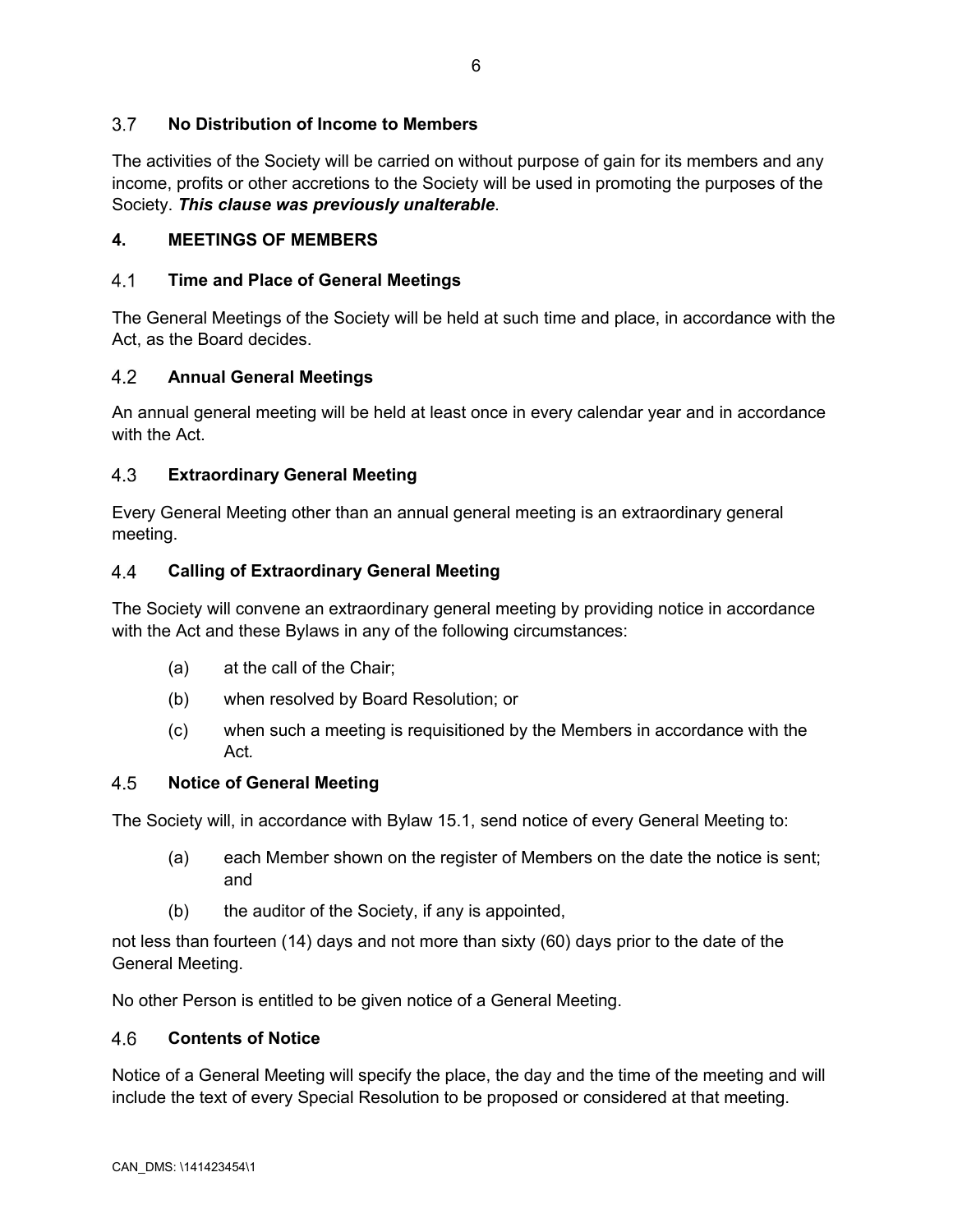If the Board has decided to hold a General Meeting with participation by Electronic Means, the notice of that meeting must inform Members how they may participate by Electronic Means.

## 4.7 **Omission of Notice**

The accidental omission to give notice of a General Meeting to a Member, or the non-receipt of notice by a Member, does not invalidate proceedings at that meeting.

## **5. PROCEEDINGS AT GENERAL MEETINGS**

## $5.1$ **Business Required at Annual General Meeting**

The following business is required to be conducted at each annual general meeting of the Society:

- (a) the adoption of an agenda;
- (b) the approval of the minutes of the previous annual general meeting and any extraordinary general meetings held since the previous annual general meeting;
- (c) consideration of the financial statements and the report of the auditor thereon, if any;
- (d) consideration of any Members' proposals submitted in accordance with the Act;
- (e) the election of Directors; and
- (f) such other business, if any, required by the Act or at law to be considered at an annual general meeting.

The annual general meeting may include other business as determined by the Board in its discretion.

## $5.2$ **Electronic Participation in General Meetings**

The Board may decide, in its discretion, to hold any General Meeting in whole or in part by Electronic Means.

When a General Meeting is to be conducted using Electronic Means, the Board must take reasonable steps to ensure that all participants are able to communicate and participate in the meeting adequately and, in particular, that remote participants are able to participate in a manner comparable to participants present in person, if any.

Persons participating by Electronic Means are deemed to be present at the General Meeting.

## 5.3 **Requirement of Quorum**

No business, other than the election of a Person to chair the meeting and the adjournment or termination of the meeting, will be conducted at a General Meeting at a time when a quorum is not present.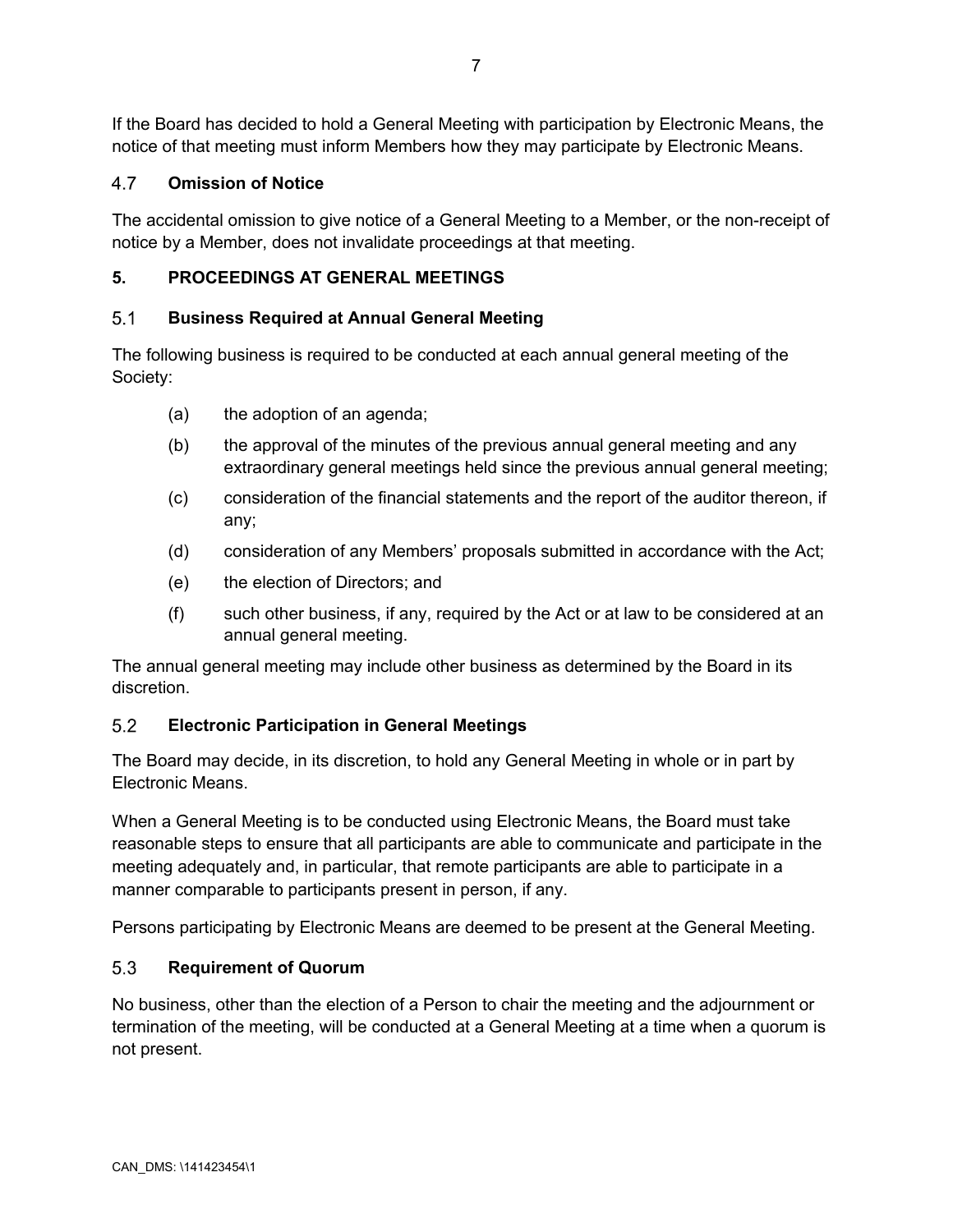## $5.4$ **Quorum**

A quorum at a General Meeting is four (4) Members in good standing on the date of the General Meeting.

## $5.5$ **Lack of Quorum**

If within thirty (30) minutes from the time appointed for a General Meeting a quorum is not present, the meeting, if convened on the requisition of Members, will be terminated, but in any other case it will stand adjourned to the next day, at the same time and place, and if at the adjourned meeting a quorum is not present within thirty (30) minutes from the time appointed for the meeting, the Members present will constitute a quorum and the meeting may proceed.

## $5.6$ **Loss of Quorum**

If at any time during a General Meeting there ceases to be a quorum present, business then in progress will be suspended until there is a quorum present or until the meeting is adjourned or terminated.

#### $5.7$ **Chair**

The Chair will, subject to a Board Resolution appointing another Person, preside as chairperson at all General Meetings.

If at any General Meeting the Chair or such alternate Person appointed by a Board Resolution, if any, is not present within fifteen (15) minutes after the time appointed for the meeting, the Directors present may select one of their number to preside as chairperson at that meeting.

#### 5.8 **Alternate Chair**

If a Person presiding as chairperson of a General Meeting wishes to step down as chairperson for all or part of that meeting, he or she may designate an alternate to chair such meeting or portion thereof, and upon such designated alternate receiving the consent of a majority of the Members present at such meeting, he or she may preside as chairperson.

#### 5.9 **Adjournment**

A General Meeting may be adjourned from time to time and from place to place, but no business will be transacted at an adjourned meeting other than the business left unfinished at the meeting from which the adjournment took place.

#### $5.10$ **Notice of Adjournment**

It is not necessary to give notice of an adjournment or of the business to be transacted at an adjourned meeting except where a meeting is adjourned for more than fourteen (14) days, in which case notice of the adjourned meeting will be given as in the case of the original meeting.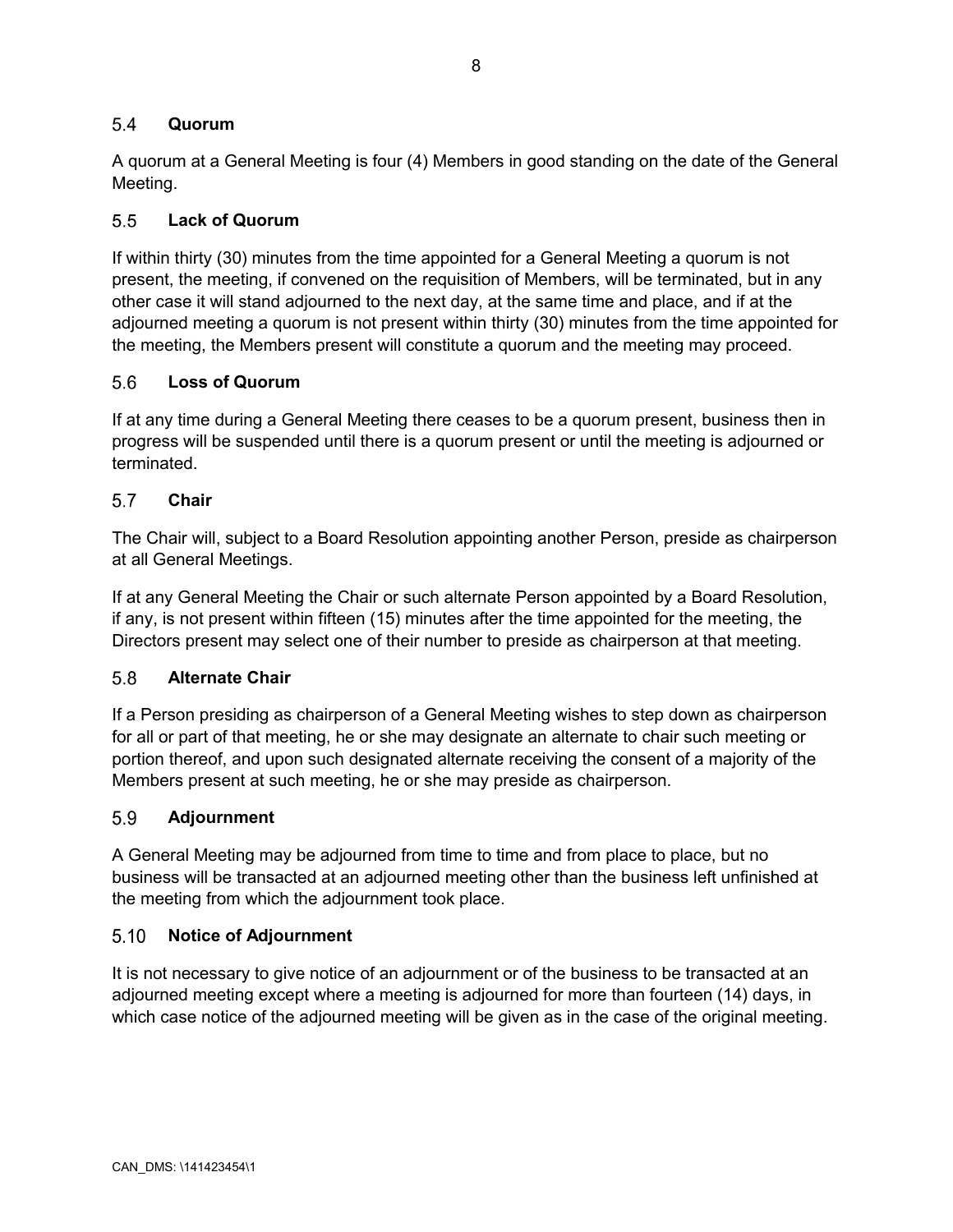## **6. VOTING BY MEMBERS**

## $6.1$ **Ordinary Resolution Sufficient**

Unless the Act*,* these Bylaws or adopted rules of order provide otherwise, every issue for determination by a vote of the Members will be decided by an Ordinary Resolution.

## $6.2$ **Entitlement to Vote**

Each Member in good standing is entitled to one (1) vote on matters for determination by the Members.

## 6.3 **Voting Other than at General Meeting**

The Board may, in its sole discretion, conduct a vote of the Members other than at a General Meeting, whether by mail-in ballot or Electronic Means, provided in each case that the Society provides each Member in good standing with notice of:

- (a) the text of the resolutions to be voted on;
- (b) the open and closing dates for casting a vote; and
- (c) instructions on how a Member may cast a vote.

## $6.4$ **Voting Methods**

Voting by Members may occur by any one or more of the following methods, in the discretion of the Board:

- (a) by show of hands or voting cards;
- (b) by written ballot; or
- (c) by vote conducted by Electronic Means.

Where a vote is to be conducted by show of hands or voting cards, and prior to the question being put to a vote, a number of Members equal to not less than ten percent (10%) of the votes present may request a secret ballot, and where so requested the vote in question will then be conducted by written ballot or other means whereby the tallied votes can be presented anonymously in such a way that it is impossible for the assembly to discern how a given Member voted.

## 6.5 **Voting by Proxy**

Voting by proxy is not permitted.

## **7. DIRECTORS**

## $7.1$ **Management of Property and Affairs**

The Board will have the authority and responsibility to manage, or supervise the management of, the property and the affairs of the Society.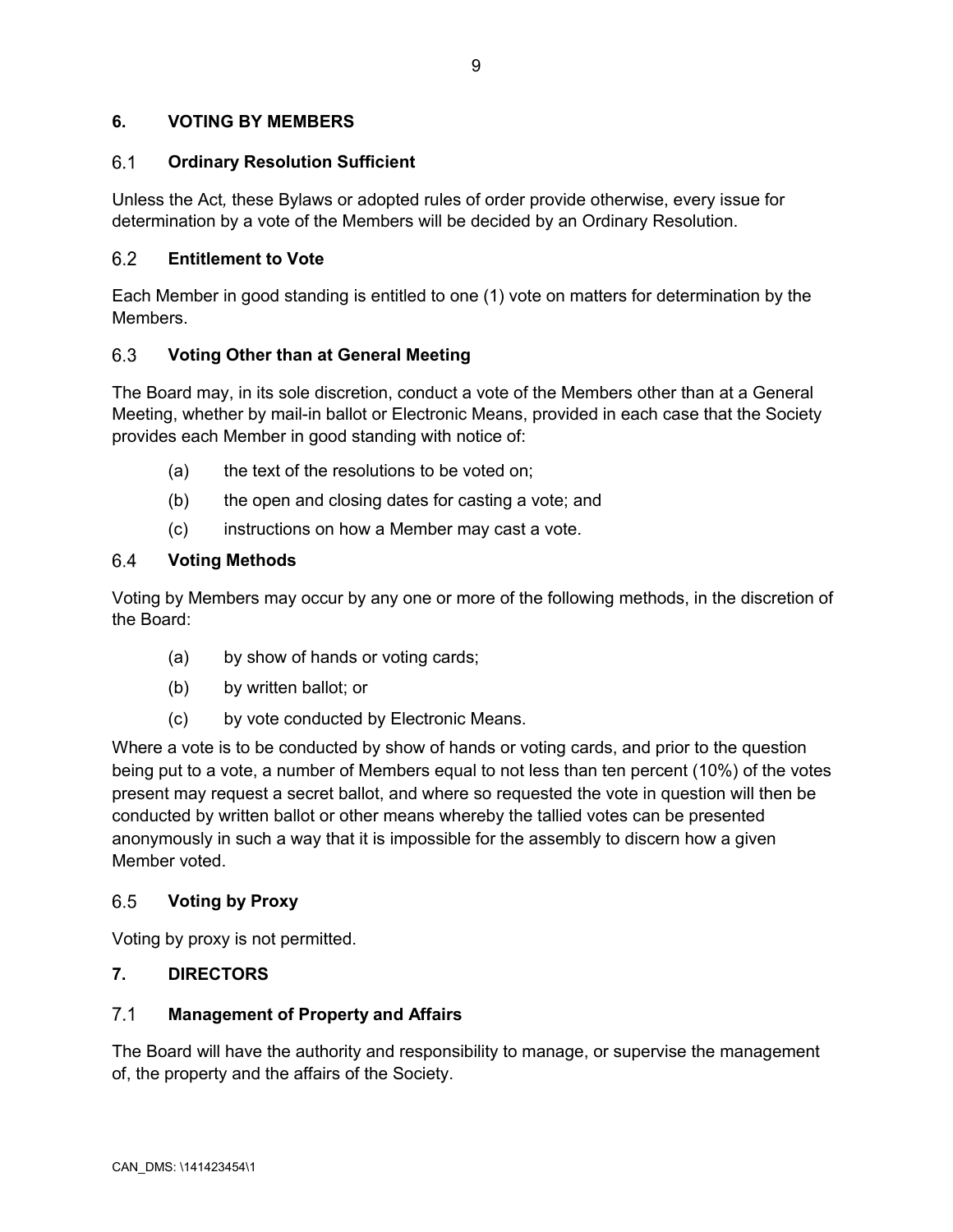## $7.2$ **Duties of Directors**

Pursuant to the Act, every Director will:

- (a) act honestly and in good faith with a view to the best interests of the Society;
- (b) exercise the care, diligence and skill that a reasonably prudent individual would exercise in comparable circumstances; and
- <span id="page-13-0"></span>(c) act in accordance with the Act and the regulations thereunder.

#### $7.3$ **Qualifications of Directors**

Pursuant to the Act, a Person may not be nominated, elected or appointed to serve (or continue to serve) as a Director if he or she:

- (a) is less than eighteen (18) years of age;
- (b) has been found by any court, in Canada or elsewhere, to be incapable of managing his or her own affairs;
- (c) is an undischarged bankrupt; or
- (d) has been convicted of a prescribed offence within the prescribed period, for which no pardon has been granted, in accordance with the Act; or
- (e) is an "ineligible individual" as defined by section 149.1(1) of the *Income Tax Act* (Canada).

In addition to the foregoing, a Person may not be nominated, elected or appointed to serve (or continue to serve) as a Director if he or she is not a Member in good standing.

#### $7.4$ **Composition of Board**

The Board will be composed of a minimum of seven (7) and a maximum of twenty-one (21) Directors, each of whom will be elected or appointed in accordance with these Bylaws.

## $7.5$ **Invalidation of Acts**

No act or proceeding of the Board is invalid by reason only of there being fewer than the required number of Directors in office.

#### $7.6$ **Election of Directors**

Directors will be elected by the Members at a General Meeting and will take office commencing at the close of such meeting.

#### **Transition of Directors' Terms**  $7.7$

Each Person who is a Director on the date these Bylaws come into force will continue as a Director for the remaining term to which he or she was elected, unless he or she otherwise ceases to be a Director in accordance with these Bylaws.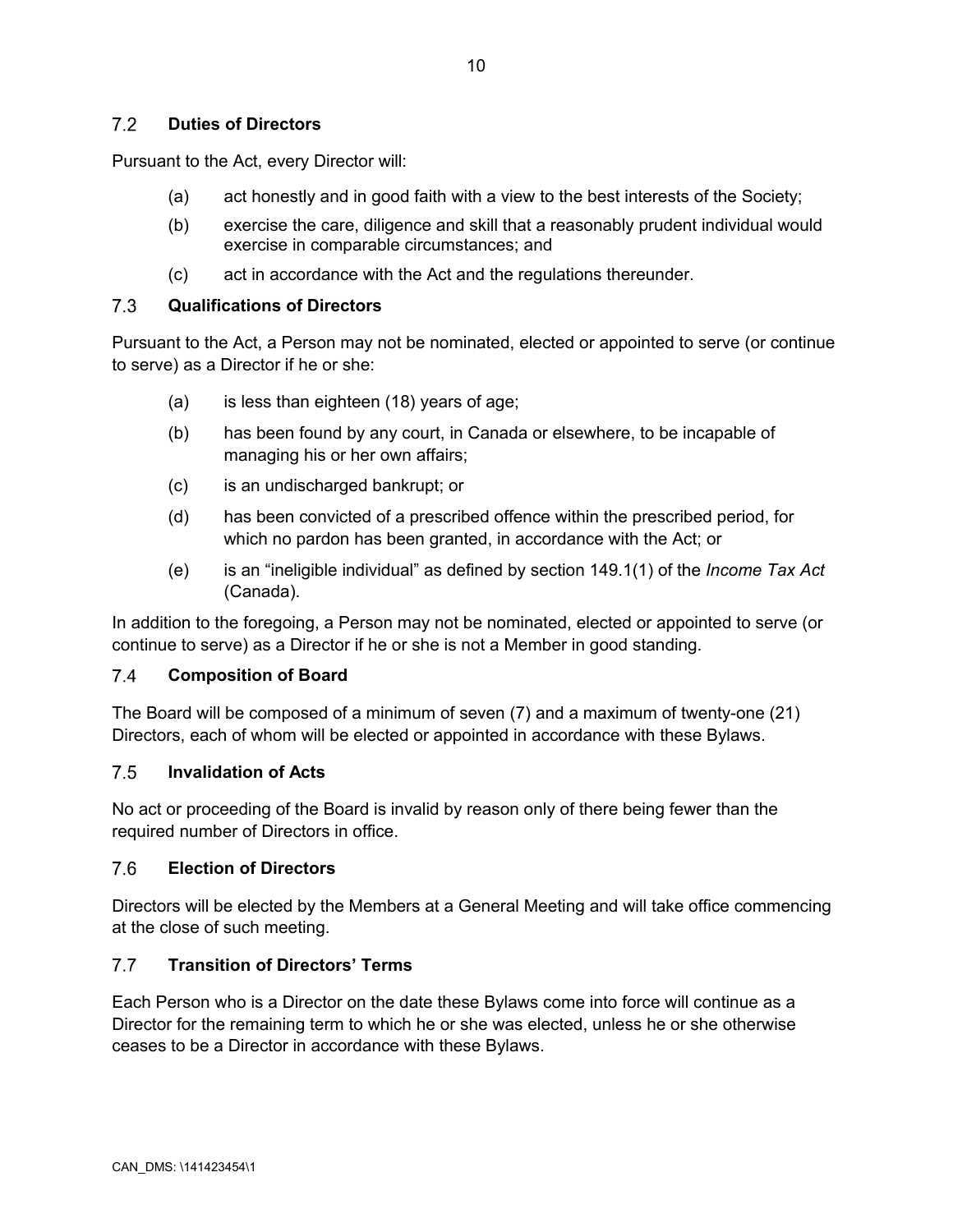## 7.8 **Term of Directors**

The term of office of Directors will normally be two (2) years. However, the Board may by Board Resolution determine that some or all vacant Directors' positions will have a term of less than two (2) years, the length of such term to be determined by the Directors in their discretion.

For purposes of calculating the duration of a Director's term of office, the term will be deemed to commence at the close of the annual general meeting at which such Director was elected. If, however, the Director was elected at an extraordinary general meeting his or her term of office will be deemed to have commenced at the close of the annual general meeting next following such extraordinary general meeting.

## 7.9 **Consecutive Terms and Term Limits**

Directors may be elected for consecutive terms, without limit.

## **Extension of Term to Maintain Minimum Number of Directors**  $7.10$

Every Director serving a term of office will retire from office at the close of the annual general meeting in the year in which his or her term expires, provided that if insufficient successors are elected and the result is that the number of Directors would fall below three (3), the Person or Persons previously elected as Directors may, if they consent, continue to hold office, and the term of such Director or Directors is deemed to be extended, until such time as successor Directors are elected.

## $7.11$ **Appointment to fill Vacancy**

If a Director ceases to hold office before the expiry of his or her term, the Board, by Board Resolution, may appoint a Member qualified in accordance with Bylaw [7.3](#page-13-0) to fill the resulting vacancy.

The position occupied by an appointed replacement Director will become available for election at the next annual general meeting and each such appointed replacement Director will continue in office until the conclusion of the next annual general meeting unless he or she otherwise ceases to be a Director in accordance with these Bylaws. The appointed replacement Director may run for the vacant position.

## $7.12$ **Removal of Director**

The Members may remove a Director before the expiration of such Director's term of office by Special Resolution and may elect a replacement Director by Ordinary Resolution to serve for the balance of the removed Director's term.

## $7.13$ **Ceasing to be a Director**

A Person will immediately cease to be a Director:

(a) upon the date which is the later of: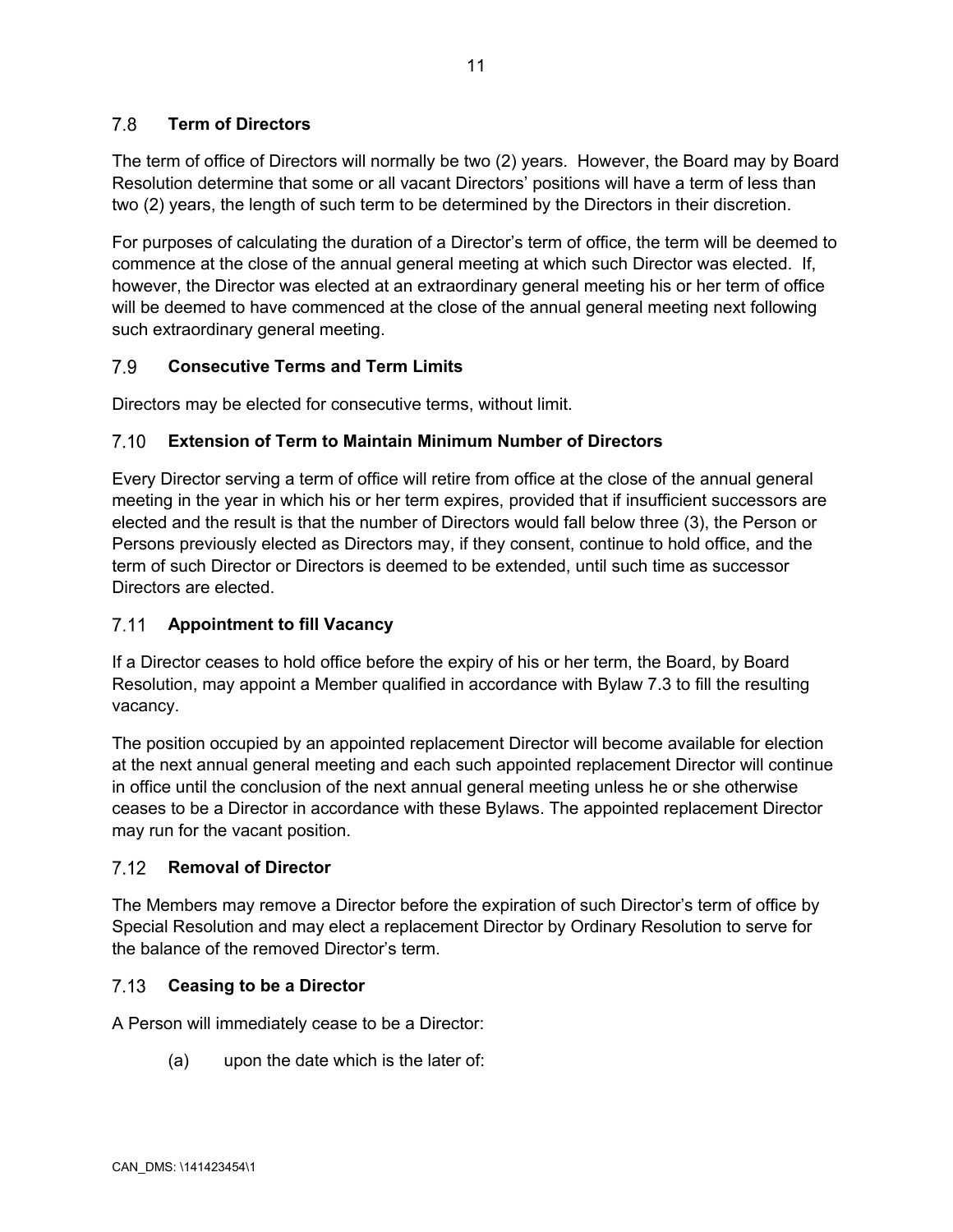- (1) the date of delivering his or her resignation in writing to the Chair or to the Address of the Society; and
- (2) the effective date of the resignation stated therein;
- (b) upon the expiry of his or her term;
- (c) upon the date such Person is no longer qualified pursuant t[o Bylaw](#page-13-0) 7.3;
- (d) upon his or her removal; or
- (e) upon his or her death.

## **8. POWERS AND RESPONSIBILITIES OF THE BOARD**

#### $8.1$ **Powers of Directors**

The Board may exercise all such powers and do all such acts and things as the Society may exercise and do, and which are not by these Bylaws or by statute or otherwise lawfully directed or required to be exercised or done by the Members in General Meeting, but nevertheless subject to the provisions of:

- (a) all laws affecting the Society; and
- (b) these Bylaws and the Constitution.

Without limiting the generality of the foregoing, the Board will have the power to make expenditures, including grants, gifts and loans, whether or not secured or interest-bearing, in furtherance of the purposes of the Society. The Board will also have the power to enter into trust arrangements or contracts on behalf of the Society in furtherance of the purposes of the Society.

## 8.2 **Remuneration of Directors and Officers and Reimbursement of Expenses**

A Director is not entitled to any remuneration for acting as a Director. However, a Director may be reimbursed for all expenses necessarily and reasonably incurred by him or her while engaged in the affairs of the Society.

## 8.3 **Investment of Property and Standard of Care**

If the Board is required to invest funds on behalf of the Society, the Board may invest the property of the Society in any form of property or security in which a prudent investor might invest. The standard of care required of the Directors is that they will exercise the care, skill, diligence and judgment that a prudent investor would exercise in making investments in light of the purposes and distribution requirements of the Society.

#### 8.4 **Investment Advice**

The Directors may obtain advice with respect to the investment of the property of the Society and may rely on such advice if a prudent investor would rely upon the advice in comparable circumstances.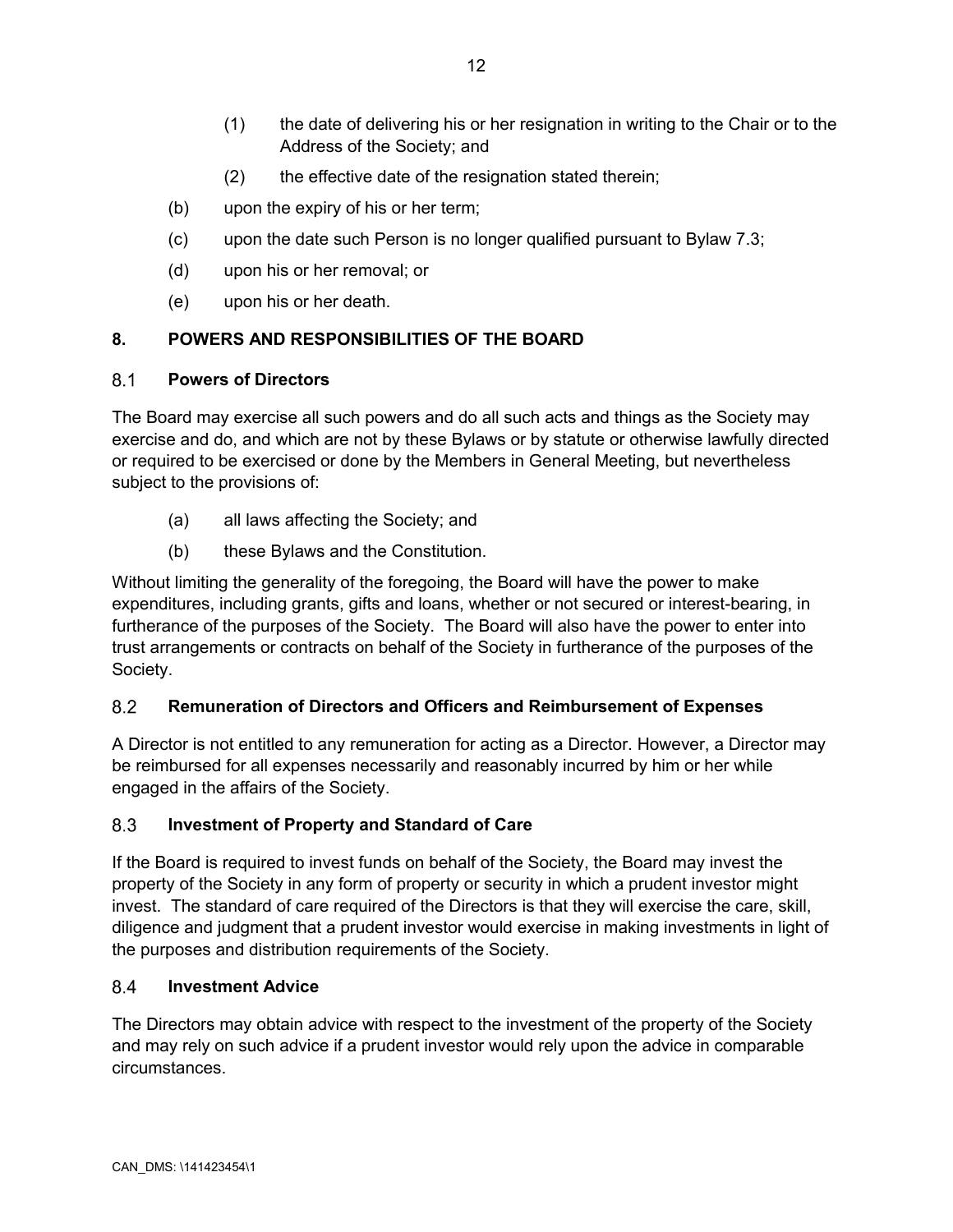## 8.5 **Delegation of Investment Authority to Agent**

The Directors may delegate to a stockbroker, investment dealer, or investment counsel the degree of authority with respect to the investment of the Society's property that a prudent investor might delegate in accordance with ordinary business practice.

## **9. PROCEEDINGS OF THE BOARD**

### $9.1$ **Board Meetings**

Meetings of the Board may be held at any time and place determined by the Board.

#### $9.2$ **Notice of Board Meetings**

Meetings of the Board may be held at any time and place determined by the Board provided that two (2) days' notice of such meeting will be sent to each Director.

However, no formal notice will be necessary if all Directors were present at the preceding meeting when the time and place of the meeting was decided or are present at the meeting or waive notice thereof in writing or give a prior verbal waiver to the Secretary.

## 9.3 **Participation by Electronic Means**

The Board may decide, in its discretion, to hold any meeting or meetings of the Board in whole or in part by Electronic Means.

#### 9.4 **Quorum**

The Board may from time to time fix the quorum necessary to transact business and, unless so fixed, the quorum will be a majority of the Directors.

## **Director Conflict of Interest** 9.5

A Director who has a direct or indirect material interest in a contract or transaction (whether existing or proposed) with the Society, or a matter for consideration by the Directors:

- (a) will be counted in the quorum at a meeting of the Board at which the contract, transaction or matter is considered;
- (b) will disclose fully and promptly the nature and extent of his or her interest in the contract, transaction or matter;
- (c) is not entitled to vote on the contract, transaction or matter;
- (d) will absent him or herself from the meeting or portion thereof:
	- (1) at which the contract, transaction or matter is discussed, unless requested by the Board to remain to provide relevant information; and
	- (2) in any case, during the vote on the contract, transaction or matter; and
- (e) refrain from any action intended to influence the discussion or vote.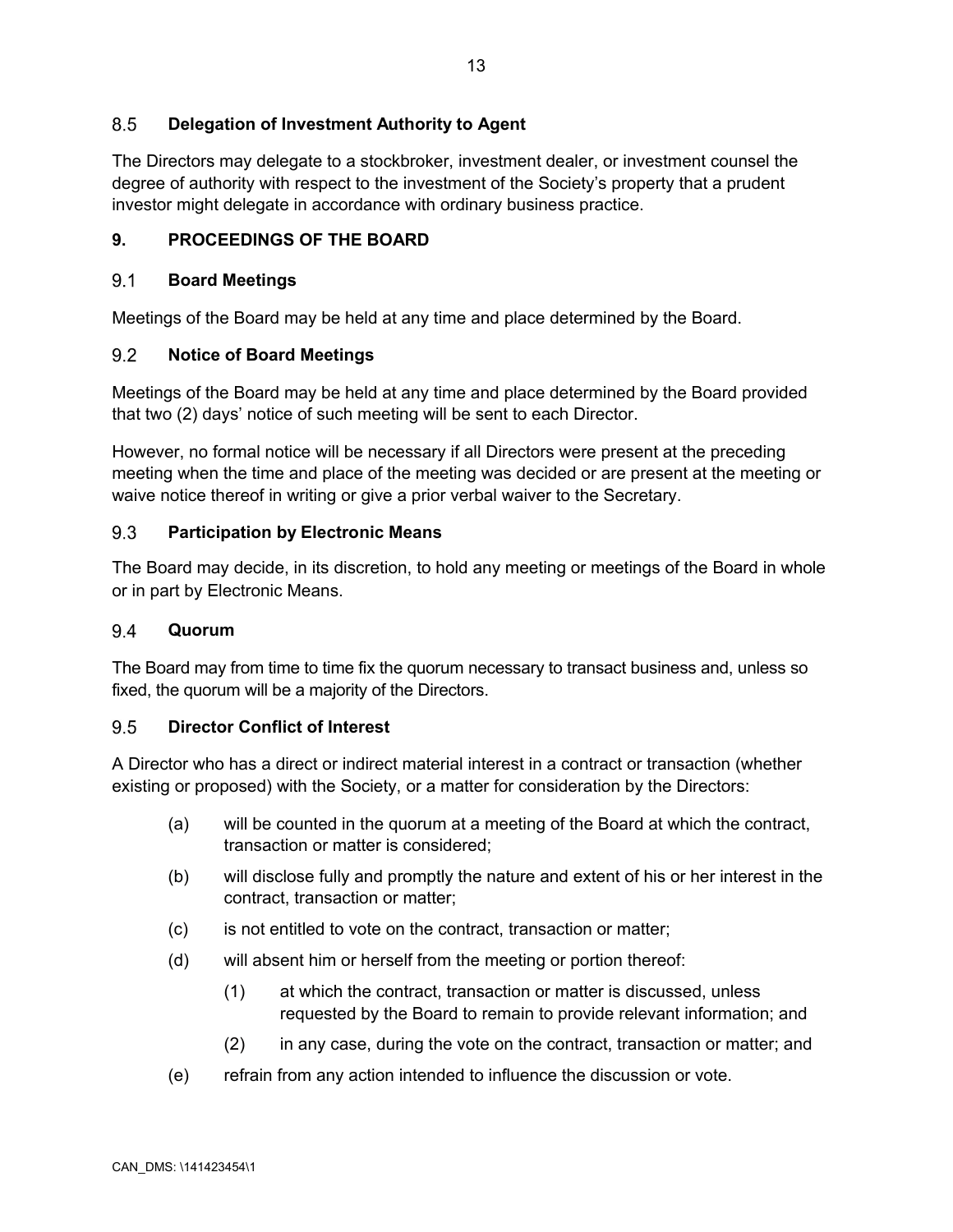The Board may establish further policies governing conflicts of interest of Directors and others, provided that such policies must not contradict the Act or these Bylaws.

## $9.6$ **Chair of Meetings**

The Chair will preside as chairperson at all meetings of the Board.

If at any meeting of the Board the Chair and such alternate Person appointed by a Board Resolution, if any, are not present within fifteen (15) minutes after the time appointed for the meeting or requests that he or she not chair that meeting, the Directors present may choose one of their number to preside as chairperson at that meeting.

## 9.7 **Alternate Chair**

If the Person presiding as chairperson of a meeting of the Board wishes to step down as chairperson for all or part of that meeting, he or she may designate an alternate to chair such meeting or portion thereof, and upon such designated alternate receiving the consent of a majority of the Directors present at such meeting, he or she may preside as chairperson.

## **10. OFFICERS**

## **Officers**

The officers of the Society are the Chair, Secretary and Treasurer, together with such other officers, if any, as the Board, in its discretion, may create. All officers must be Directors.

The Board may, by Board Resolution, create and remove such other officers of the Society as it deems necessary and determine the duties and responsibilities of all officers.

## <span id="page-17-0"></span>**Election of Officers**

At each meeting of the Board immediately following an annual general meeting, the Board will elect the officers.

## **Term of Officer**  $10.3$

The term of office for each officer will be one (1) year, commencing on the date the Director is elected as an officer in accordance with Bylaw [10.2](#page-17-0) and continuing until the first meeting of the Board held after the next following annual general meeting. A Director may be elected as an officer for consecutive terms.

## 10.4 Removal of Officers

A Person may be removed as an officer by Board Resolution.

## $10.5$ **Replacement**

Should the Chair or any other officer for any reason be unable to complete his or her term, the Board will remove such officer from his or her office and will elect a replacement without delay.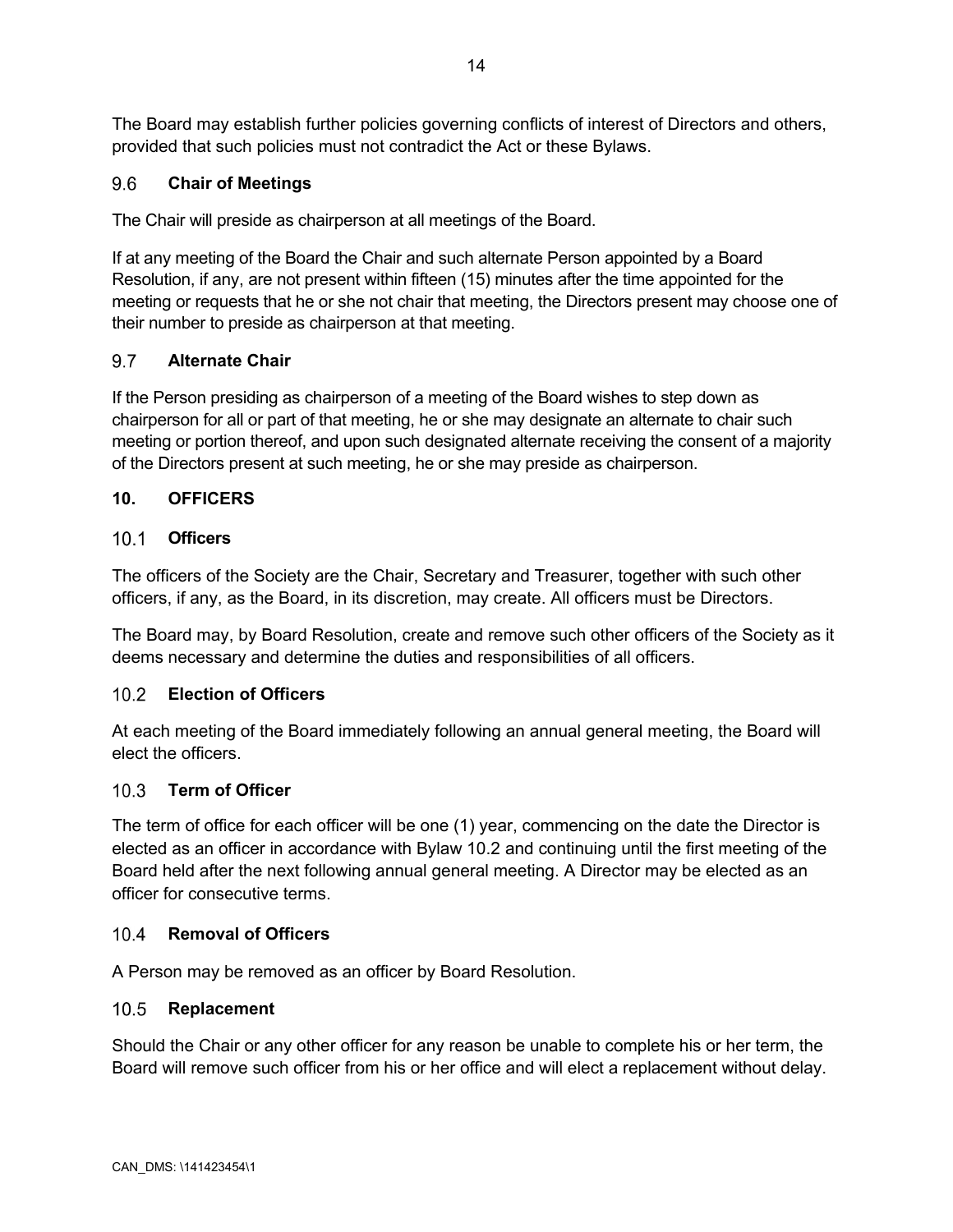## $106$ **Duties of Chair**

The Chair will supervise the other officers in the execution of their duties and will preside at all meetings of the Society and of the Board.

#### $10.7$ **Duties of Secretary**

The Secretary will be responsible for making the necessary arrangements for:

- (a) the issuance of notices of meetings of the Society and the Board;
- (b) the keeping of minutes of all meetings of the Society and the Board;
- (c) the custody of all records and documents of the Society, except those required to be kept by the Treasurer;
- (d) the maintenance of the register of Members; and
- (e) the conduct of the correspondence of the Society.

#### $10.8$ **Duties of Treasurer**

The Treasurer will be responsible for making the necessary arrangements for:

- (a) the keeping of such financial records, reports and returns, including books of account, as are necessary to comply with the Act and the *Income Tax Act*; and
- (b) the rendering of financial statements to the Directors, Members and others, when required.

#### $10.9$ **Absence of Secretary at Meeting**

If the Secretary is absent from any General Meeting or meeting of the Board, the Directors present will appoint another Person to act as secretary at that meeting.

## **Combination of Offices of Secretary and Treasurer**

The offices of Secretary and Treasurer may be held by one Person who will be known as the Secretary-Treasurer.

## **11. INDEMNIFICATION**

## $11.1$ **Indemnification of Directors and Eligible Parties**

To the extent permitted by the Act, each Director and eligible party (as defined by the Act) will be indemnified by the Society against all costs, charges and expenses, including legal and other fees, actually and reasonably incurred in connection with any legal proceeding or investigative action, whether current, threatened, pending or completed, to which that Person by reason of his or her holding or having held authority within the Society:

(a) is or may be joined as a party to such legal proceeding or investigative action; or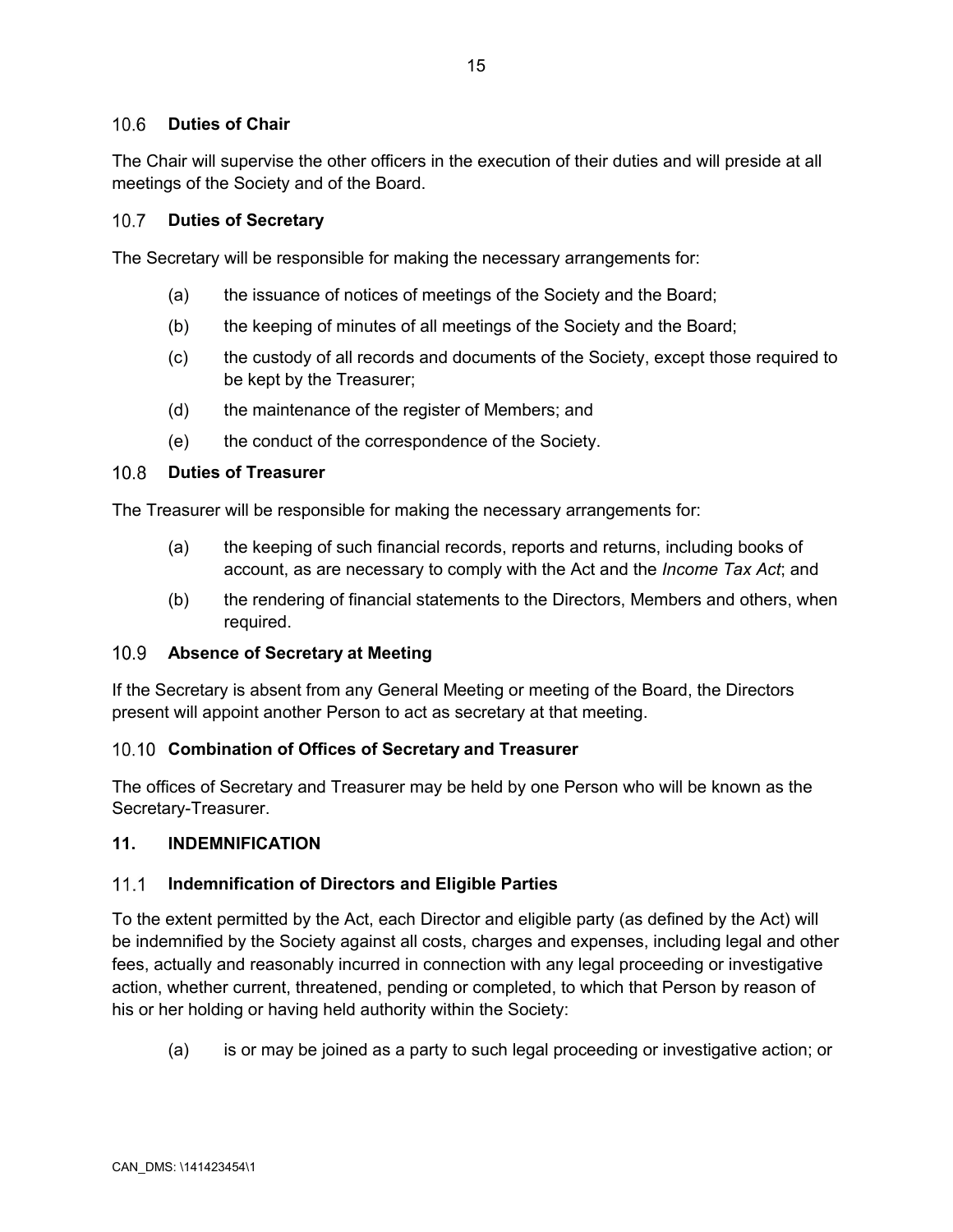(b) is or may be liable for or in respect of a judgment, penalty or fine awarded or imposed in, or an amount paid in settlement of, such legal proceeding or investigative action.

## $11.2$ **Purchase of Insurance**

The Society may purchase and maintain insurance for the benefit of any or all Directors, officers, employees or agents against personal liability incurred by any such Person as a Director, officer, employee or agent.

## **12. COMMITTEES**

## $12.1$ **Creation and Delegation to Committees**

The Board may create such standing and special committees, working groups or task forces as may from time to time be required. Any such committee will limit its activities to the purpose or purposes for which it is appointed and will have no powers except those specifically conferred by Board Resolution.

The Board may delegate any, but not all, of its powers to committees which may be in whole or in part composed of Directors as it thinks fit.

## $12.2$ **Standing and Special Committees**

Unless specifically designated as a standing committee, a committee is deemed to be a special committee and any special committee so created must be created for a specified time period.

A special committee will automatically be dissolved upon the earlier of the following:

- (a) the completion of the specified time period; or
- (b) the completion of the task for which it was created.

## $12.3$ **Terms of Reference**

In the event the Board decides to create a committee, it must establish terms of reference for such committee. A committee, in the exercise of the powers delegated to it, will conform to any rules that may from time to time be imposed by the Board in the terms of reference or otherwise, and will report every act or thing done in exercise of those powers at the next meeting of the Board held after it has been done, or at such other time or times as the Board may determine.

## $12.4$ **Meetings**

The members of a committee may meet and adjourn as they think proper and meetings of the committees will be governed *mutatis mutandis* by the rules set out in these Bylaws governing proceedings of the Board.

## **13. EXECUTION OF INSTRUMENTS**

## $13.1$ **Seal**

The Society will not have a corporate seal.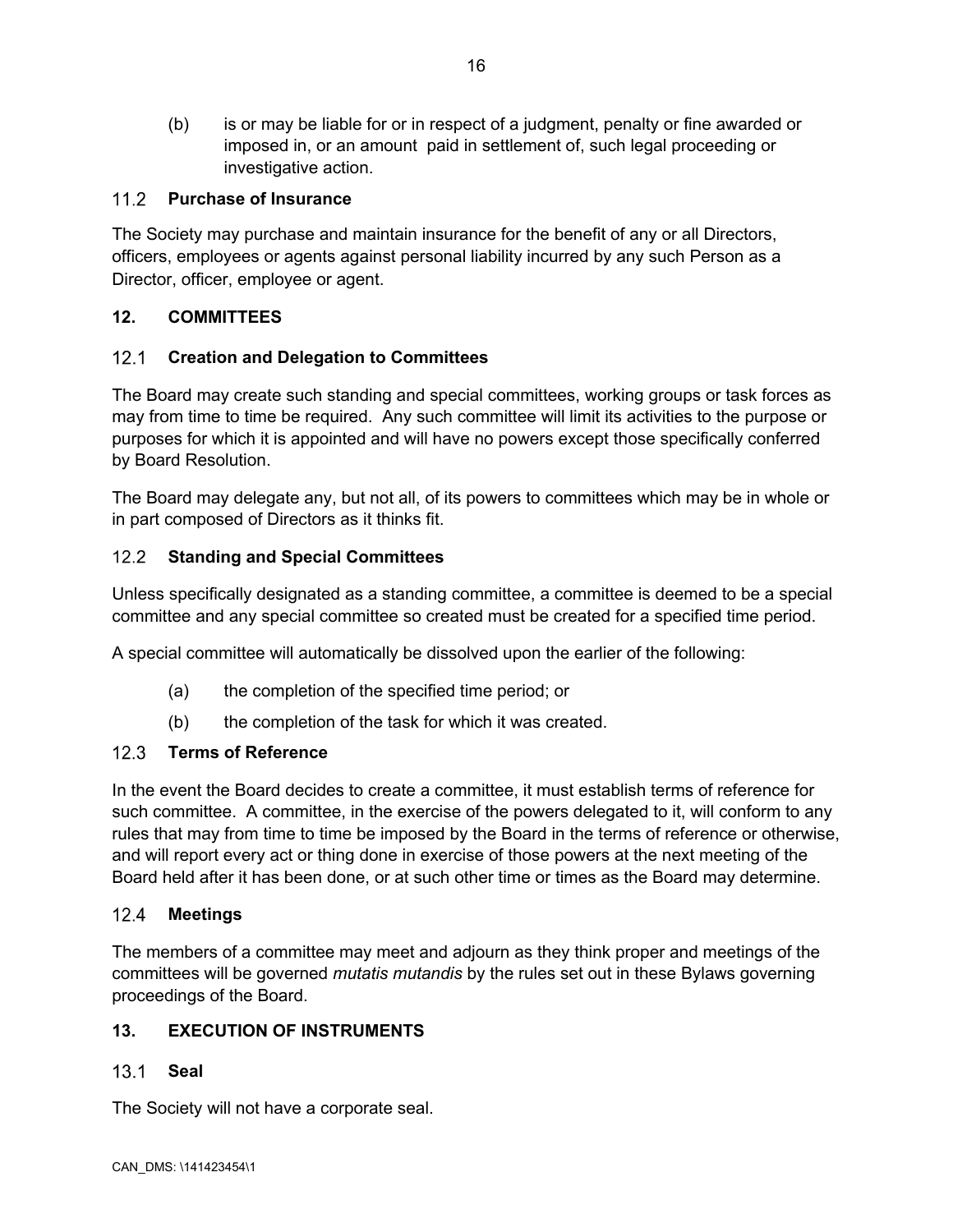## **Execution of Instruments**

Contracts, documents or instruments in writing requiring execution by the Society may be signed as follows:

- (a) by the Chair, together with one (1) other Director, or
- $(b)$  in the event that the Chair is unavailable, by any two  $(2)$  Directors,

and all contracts, documents and instruments in writing so signed will be binding upon the Society without any further authorization or formality.

The Board will have power from time to time by Board Resolution to appoint any officer or officers, or any Person or Persons, on behalf of the Society to sign contracts, documents and instruments in writing generally or to sign specific contracts, documents or instruments in writing.

## **14. FINANCIAL MATTERS**

## **Accounting Records**

The Society will maintain such financial and accounting records and books of account as are required by the Act and applicable laws.

## 14.2 **Borrowing Powers**

In order to carry out the purposes of the Society, the Board may, on behalf of and in the name of the Society, raise, borrow or secure the payment or repayment of money in any manner it decides, including the granting of guarantees, and in particular, but without limiting the foregoing, by the issue of debentures.

## $14.3$ **Restrictions on Borrowing Powers**

The Members may by Ordinary Resolution restrict the borrowing powers of the Board.

## **When Audit Required**

The Society is not required to be audited. However, the Society will conduct an audit of its annual financial statements if:

- (a) the Directors determine to conduct an audit by Board Resolution; or
- (b) the Members require the appointment of an auditor by Ordinary Resolution,

in which case the Society will appoint an auditor qualified in accordance with Part 9 of the Act and these Bylaws.

## $14.5$ **Appointment of Auditor at Annual General Meeting**

If the Society determines to conduct an audit, an auditor will be appointed at an annual general meeting to hold office until such auditor is reappointed at a subsequent annual general meeting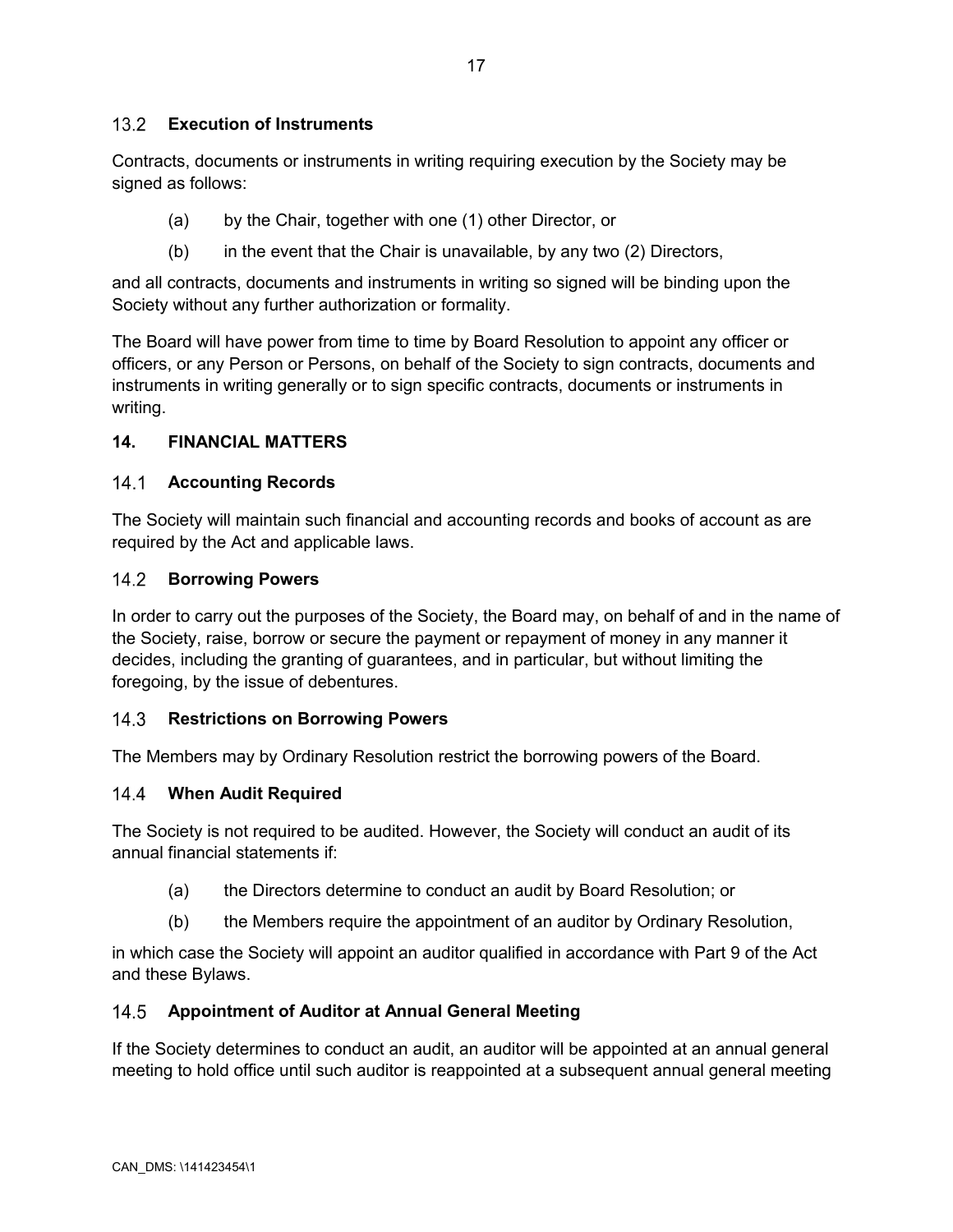or a successor is appointed in accordance with the procedures set out in the Act or until the Society no longer wishes to appoint an auditor.

## **Vacancy in Auditor**

Except as provided in Bylaw [14.7](#page-21-1), the Board will fill any vacancy occurring in the office of auditor and an auditor so appointed will hold office until the next annual general meeting.

## <span id="page-21-1"></span> $14.7$ **Removal of Auditor**

An auditor may be removed and replaced by Ordinary Resolution in accordance with the procedures set out in the Act.

## $14.8$ **Notice of Appointment**

An auditor will be promptly informed in writing of such appointment or removal.

## **Auditor's Report**

The auditor, if any, must prepare a report on the financial statements of the Society in accordance with the requirements of the Act and applicable law.

## **Participation in General Meetings**

The auditor, if any, is entitled in respect of a General Meeting to:

- (a) receive every notice relating to a meeting to which a Member is entitled;
- (b) attend the meeting; and
- (c) to be heard at the meeting on any part of the business of the meeting that deals with the auditor's duties or function.

An auditor who is present at a General Meeting at which the financial statements are considered must answer questions concerning those financial statements, the auditor's report, if any, and any other matter relating to the auditor's duties or function.

## **15. NOTICE GENERALLY**

## <span id="page-21-0"></span> $15.1$ **Method of Giving Notice**

Except as otherwise provided in these Bylaws, a notice may be given to a Member or a Director either personally, by delivery, courier or by mail posted to such Person's Registered Address, or, where a Member or Director has provided a fax number or e-mail address, by fax or e-mail, respectively.

## **When Notice Deemed to have been Received**

A notice sent by mail will be deemed to have been given on the day following that on which the notice was posted. In proving that notice has been given, it is sufficient to prove the notice was properly addressed and put in a Canadian Government post office receptacle with adequate postage affixed, provided that if, between the time of posting and the deemed giving of the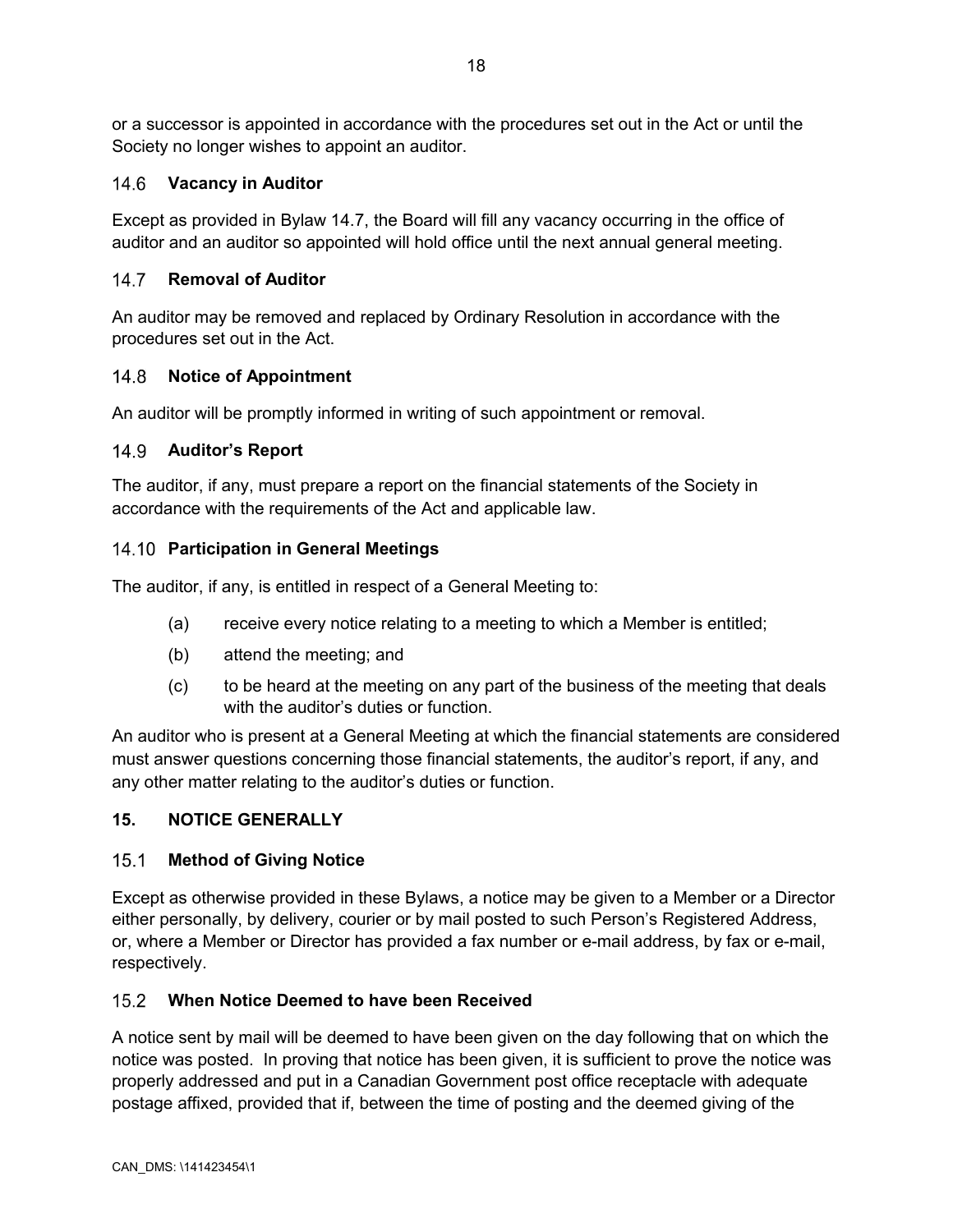notice, a mail strike or other labour dispute which might reasonably be expected to delay the delivery of such notice by the mails occurs, then such notice will only be effective when actually received.

Any notice delivered personally, by delivery or courier, facsimile, or electronic mail will be deemed to have been given on the day it was so delivered or sent.

## $15.3$ **Days to be Counted in Notice**

If a number of days' notice or a notice extending over any other period is required to be given, the day the notice is given or deemed to have been given and the day on which the event for which notice is given will not be counted in the number of days required.

## **16. MISCELLANEOUS**

## $16.1$ **Dissolution**

Upon winding-up or dissolution of the Society, the funds and property remaining after the payment of all costs, charges and expenses properly incurred in the winding-up or dissolution, including the remuneration of the liquidator, and the payment to employees of the Society of any arrears of salaries or wages, and after payment of any debts of the Society, will be distributed to such "qualified donees" as defined by the *Income Tax Act*, as are designated by the Board. Any funds or property remaining which had originally been received for specific purposes will, wherever possible, be distributed to "qualified donees" carrying on work of a similar nature to such specific purposes. *This clause was previously unalterable*.

# *Societies Act* **Transitional Requirements**

Paragraphs 3, 4 and 5 are unalterable. *This clause was previously unalterable*.

## $16.3$ **Inspection of Documents and Records**

The documents and records of the Society, including the financial and accounting records and the minutes of General Meetings, committee meetings and meetings of the Board, will be open to the inspection of any Director at reasonable times and on reasonable notice.

A Member in good standing is entitled, upon providing not less than fourteen (14) days' notice in writing to the Society, to inspect any of the following documents and records of the Society at the Address of the Society during the Society's normal business hours:

- (a) the Constitution and these Bylaws, and any amendments thereto;
- (b) the statement of directors and registered office of the Society;
- (c) minutes of any General Meeting, including the text of each resolution passed at the meeting;
- (d) resolutions of the Members in writing, if any;
- (e) annual financial statements relating to a past fiscal year that have been received by the Members in a General Meeting;
- (f) the register of Directors;